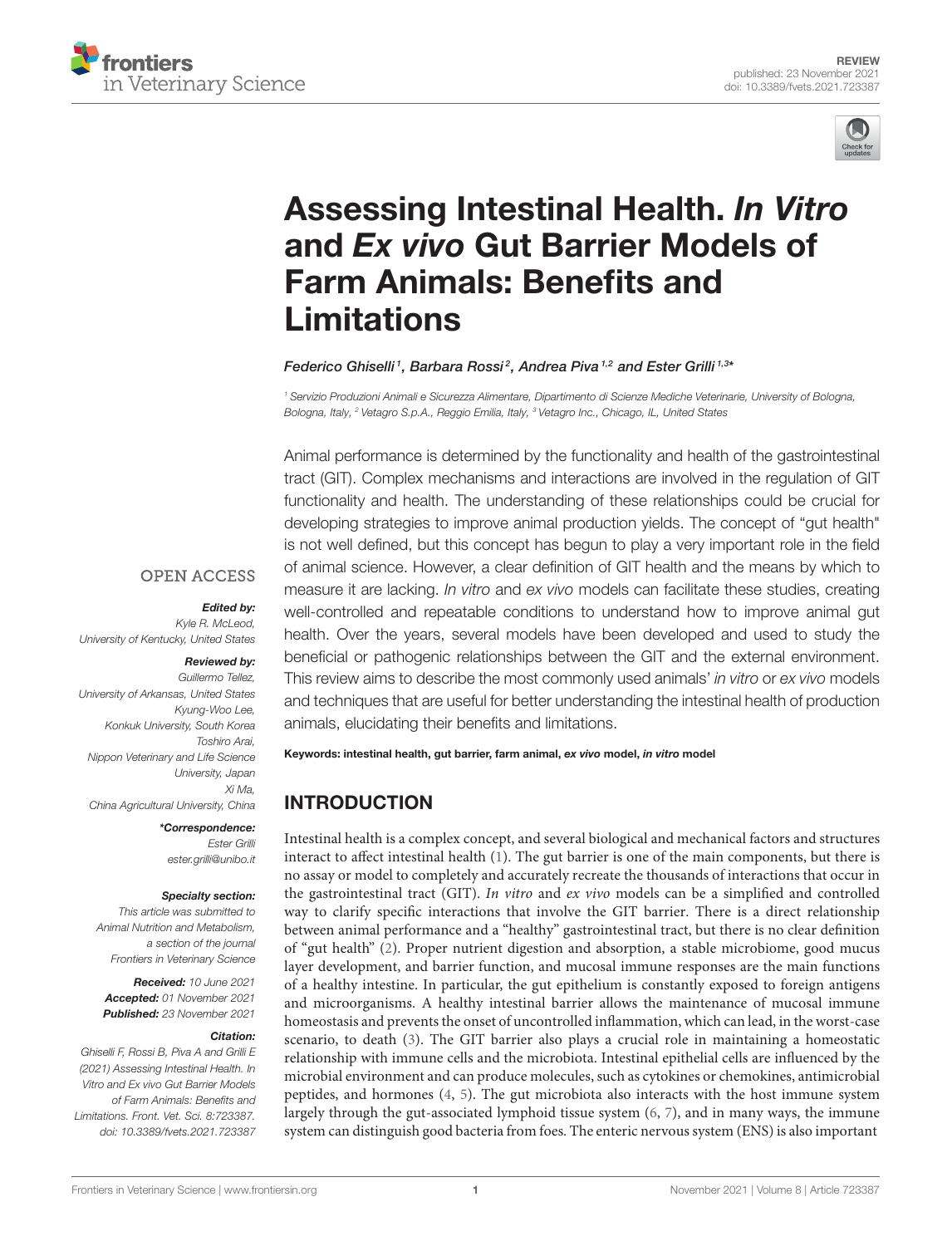for maintaining homeostasis and it is involved in the hostmicrobiome response. It helps with peristalsis in the gut, hormone secretion, neurotransmitter release, and signaling to the central nervous system [\(8\)](#page-9-7).

The intestine is a very complex organ in which different components achieve distinct physiological functions in a highly integrated and regulated fashion. Relationships involve a complex network of hormones and cross-talk between cells in all the compartments. In vitro and ex vivo models are required to get a full description and understanding of the mechanisms and relationships between the various components. Understanding the mechanisms and interactions that affect intestinal health would be the key to find new strategies to improve animal production yields and welfare. Wu et al. [\(9\)](#page-9-8), for example, provided an extensive review about the endogenous host defense peptides and they analyzed how them can influence the intestinal health of animals. Moreover, they also analyzed how these peptides can be used as antibiotic alternatives. In vitro or ex vivo models are also needed to reduce the ethical issues and expenses associated with the use of animals in experiments [\(10\)](#page-9-9). In this context the 3Rs approach [\(11\)](#page-9-10) is very useful for aiming at "Replace" animals used in experiments with non-sentient alternatives; "Reduce" the number of animals employed; and "Refine" animal experiments to cause minimum distress and pain. An ideal animal model to study gut health should contain all the gut epithelial cell types of the animal considered in the study, and these cells should have the ability to be cultured for the defined assay time without losing their in vivo characteristics. Then, the model should also represent the biochemical environment that comprises the epithelium/immune system or ENS crosstalk. In vitro models can create well-controlled and repeatable conditions with some limitations. Instead, ex vivo models refer to experiments conducted in or on the tissue directly derived from animals [\(12\)](#page-9-11) but with a shorter lifespan and less reproducibility.

For human models, significant work has been done. Costa et al. [\(13\)](#page-9-12) have well summarized the current methodologies used to develop human intestinal in vitro models and analyzed the future perspective. Are these models available for farm animals? It is possible to recreate the animal counterpart?

As for as farm animals, a few models and cell lines are available. Different techniques and intestinal models to mimic the animal in vivo conditions have been developed over the years [\(12\)](#page-9-11), but the development of more complex systems could be the key to better understand animal intestinal physiology and find ways to improve animal welfare, intestinal health, and production yields. This review aimed to analyze and clarify the benefits and limitations of the main in vitro or ex vivo models available for farm animals and the techniques useful to understand the relationships between animal intestinal health and gut barrier, clarifying their benefits and limitations.

# IN VITRO CELL-BASED MODELS

To study animal gut barrier health, it is important to have a standardized method that can assess the functionality of this barrier [\(14\)](#page-9-13). Permeable membranes are the most common supports used to replicate the intestinal barrier configuration [\(15\)](#page-9-14). This system grants access to both the apical and basolateral compartments. Cells create the intestinal barrier, growing as a monolayer on a permeable membrane (i.e., Transwell<sup>(R)</sup> filters), and with this approach, it is possible to mimic the in vivo intestinal barrier physiology and functionality [\(16\)](#page-9-15). In **[Figure 1](#page-2-0)** the different ways to create an in vitro model are summarized.

Caco-2 cells are the "gold standard" model for in vitro intestinal barrier assays, even for animals [\(17\)](#page-9-16). These cells are derived from a human colorectal carcinoma [\(18\)](#page-9-17), and at the early stage of culture, they are undifferentiated. When confluent, they form a polarized monolayer joined by tight junctions (TJs), and they express apical microvilli [\(17,](#page-9-16) [19,](#page-9-18) [20\)](#page-9-19). Differentiated Caco-2 cells have most of the morphological and functional characteristics of absorptive intestinal cells, despite their colonic origin [\(21\)](#page-9-20). These cells do not produce mucus, and they create a replicable population among studies [\(22\)](#page-9-21). The relatively wide variation of different culture conditions, protocols, or genetic drift could be a disadvantage, but currently, efforts are being made to reproduce the same cell culture conditions to allow the usage of Caco-2 cells as intestinal barrier models among different laboratories [\(15,](#page-9-14) [20\)](#page-9-19). Caco-2 cells differentiate into mature enterocytes in 14 to 21 days if cultured on permeable support [\(20\)](#page-9-19). Researchers have made many attempts to improve the culture protocols and reduce the differentiation times. Chong et al. [\(23\)](#page-9-22) claimed that using a BioCoat R intestinal epithelial-cell environment, they obtained a Caco-2 monolayer suitable to be an absorption model in only 3 days. Lentz et al. [\(24\)](#page-9-23) also developed a rapid culture protocol in which iron, different growth factors, and hormones were added to the culture media cells, causing them to differentiate in only 4 days. In 2014, Cai et al. [\(25\)](#page-9-24) reported that Caco-2 cells cultured on a three-dimensional extracellular matrix substrate using an optimized serum-free medium (containing butyric acid and MITO®) could differentiate in 7 days. These cells displayed comparable cellular morphology and integrity as the traditional 21-day model without significant differences in para-cellular and trans-cellular permeability. However, the human cancer origin of Caco-2 led researchers to isolate and immortalize some intestinal epithelial cell lines from common production animals that can grow on permeable supports and could allow us to better understand the effect of natural bioactive compounds on the animal intestine.

### Cell Lines for Production Animals

Cell lines derived from the intestine of farm animals are rarely available. Moreover, the identity of farm animal cell lines is not so clear. For example, chicken B6 and B10XI cell lines have been identified as porcine cells, and IPEC (an apparent subclone of the IPEC-J2) is now assumed to be derived from cattle [\(26\)](#page-9-25).

**Abbreviations:** BIEC, Bovine intestinal epithelial cell; cIECs, Chicken intestinal epithelial cells; ENS, Enteric nervous system; FBCECs, Fetal bovine colon epithelial cells; GIT, Gastrointestinal tract; IF, Immunofluorescence; ISC, Short circuit current; PoCo83–3, Porcine colonic epithelial cells; PCP, Paracellular permeability; TEER, Transepithelial electrical resistance; TJs, Tight junctions; ZO1, Zonula occludens 1.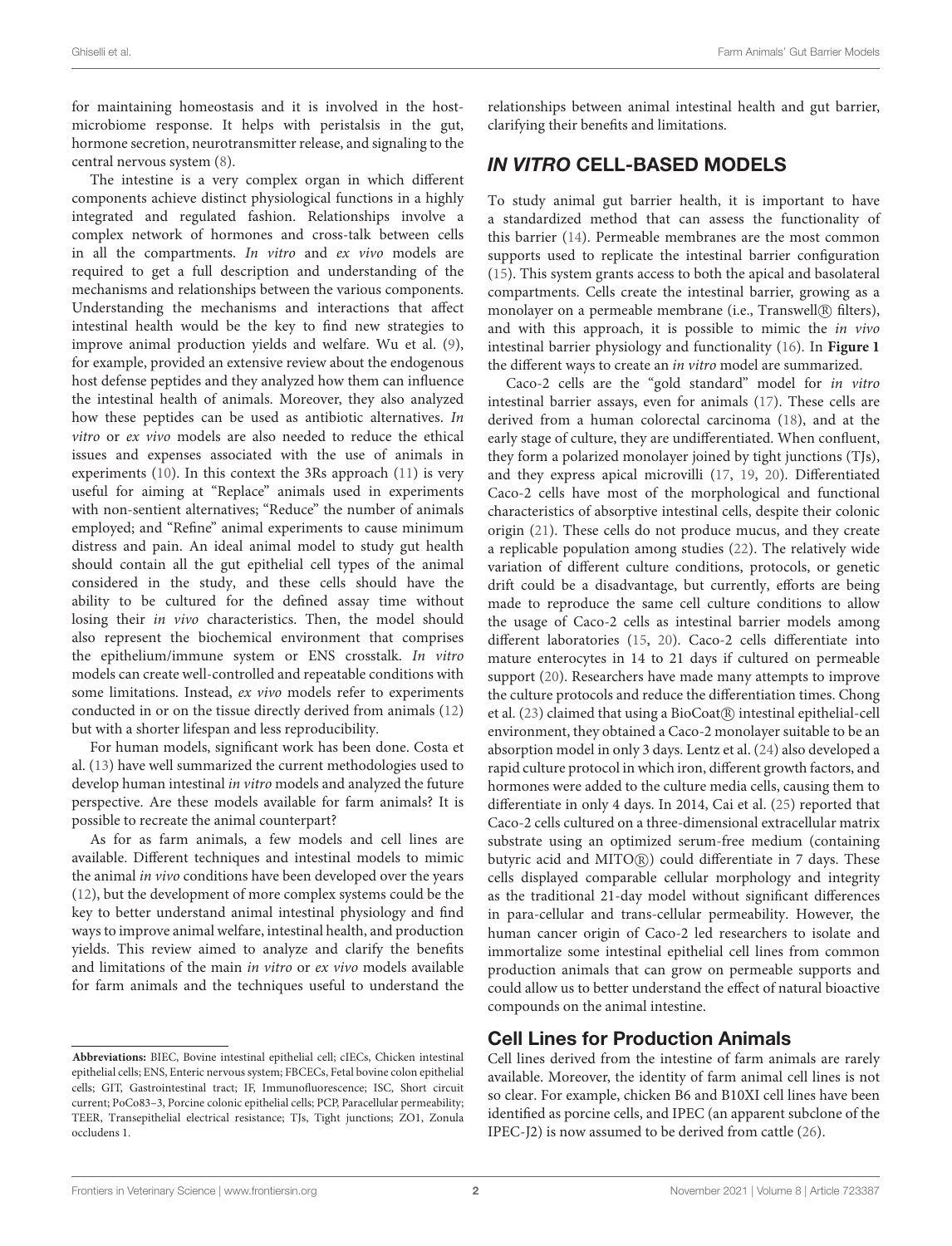

<span id="page-2-0"></span>allows the isolations of primary cells or stem cells to produce enteroids and organoids. On the other hand, intestinal tumors generate continuous cell cultures. These can also be obtained by immortalization techniques of primary cells. Cells can be seeded on specific inserts, alone or in co-culture with other cell types to create either monolayers or a more representative intestinal barrier model, respectively. Created with [BioRender.com.](https://BioRender.com)

### Porcine: IPEC-1, IPEC-J2, PoCo83-3 and ZYM-SIEC02

Two non-transformed cell lines, IPEC-1 and IPEC-J2, were established from 12-h-old piglets in 1989 [\(27,](#page-9-26) [28\)](#page-9-27). These two cell lines have a different morphology: IPEC-1 has a cobblestone morphology, and IPEC-J2 has an elongated phenotype with a higher cell area [\(29\)](#page-9-28). In contrast to Caco-2 cells, these cell lines cannot escape attachment-regulated apoptosis (called anoikis), which prevents uncontrolled proliferation [\(30\)](#page-9-29). Nossol et al. [\(31\)](#page-9-30) reported a significant upregulation of p53 and other differentiation pathways in IPEC-J2, which can explain the huge proliferative capacity of this not transformed nor tumorigenic cell line. These cell lines can grow and express a TJ network if cultured on permeable support [\(32\)](#page-9-31). IPEC-J2 is the most commonly used cell line for in vitro studies concerning the effect of botanicals on the pig intestine [\(33–](#page-9-32)[36\)](#page-9-33).

In 2017 Kaiser et al. [\(37\)](#page-9-34) established a new porcine colonic cell line PoCo83-3. Cells were isolated from the proximal colon of a 3-week-old piglet and transduced using a recombinant retroviral vector construct containing the simian virus 40 large T antigen. PoCo83-3 showed epithelial cell-specific features, and the expression of keratin 18, E-cadherin, and the tight junctionassociated proteins. To validate PoCo83-3 as an in vitro model in epithelial barrier research, proinflammatory cytokine-inducible alterations in barrier integrity were demonstrated by incubating the cells with TNF- $\alpha$  and IFN- $\gamma$  for 48 h.

In 2014, Wang et al. established a porcine intestinal epithelial cell line (ZYM-SIEC02) by introducing the human telomerase reverse transcriptase gene into small intestinal epithelial cells derived from a neonatal, 1-day old piglet. ZYM-SIEC02 retained the morphological and functional characteristics typical of primary swine intestinal epithelial cells [\(38\)](#page-9-35). Recently, these cells have been used to study the protective effect and mechanism of carnosol on pig intestinal oxidative stress [\(39\)](#page-9-36).

### Bovine: BIEC and FBCEC

In 2000, Föllmann et al. isolated and established for the first time a bovine intestinal epithelial cell (BIEC) culture from the bovine colon [\(40\)](#page-9-37). Then other research groups isolated established other BIEC cultures [\(41–](#page-10-0)[45\)](#page-10-1). Researchers have used BIEC to study some pathogenic challenges such as rotavirus infections [\(45\)](#page-10-1), toxins [\(46\)](#page-10-2), short-chain fatty acids, [\(47\)](#page-10-3), or other pathogens [\(41,](#page-10-0) [48–](#page-10-4)[51\)](#page-10-5). In 2019 Katwal et al., immortalized for the first time BIEC line using different methods [\(52\)](#page-10-6). In particular, Katwal et al. [\(53\)](#page-10-7) isolated primary BIEC from ileal tissue fragments from a 2-day old dairy calf. Then they purified the cultures from fibroblasts using a limiting dilution method and then immortalized them using SV40 large T-antigen, hTERT, or HPV E6 proteins. These cells have been used to test their susceptibility to enteric pathogens, and TLR mediated immune responses.

Moreover, Kaushik et al. [\(45\)](#page-10-1) isolated fetal bovine colon epithelial cells (FBCECs) for the first time. They isolated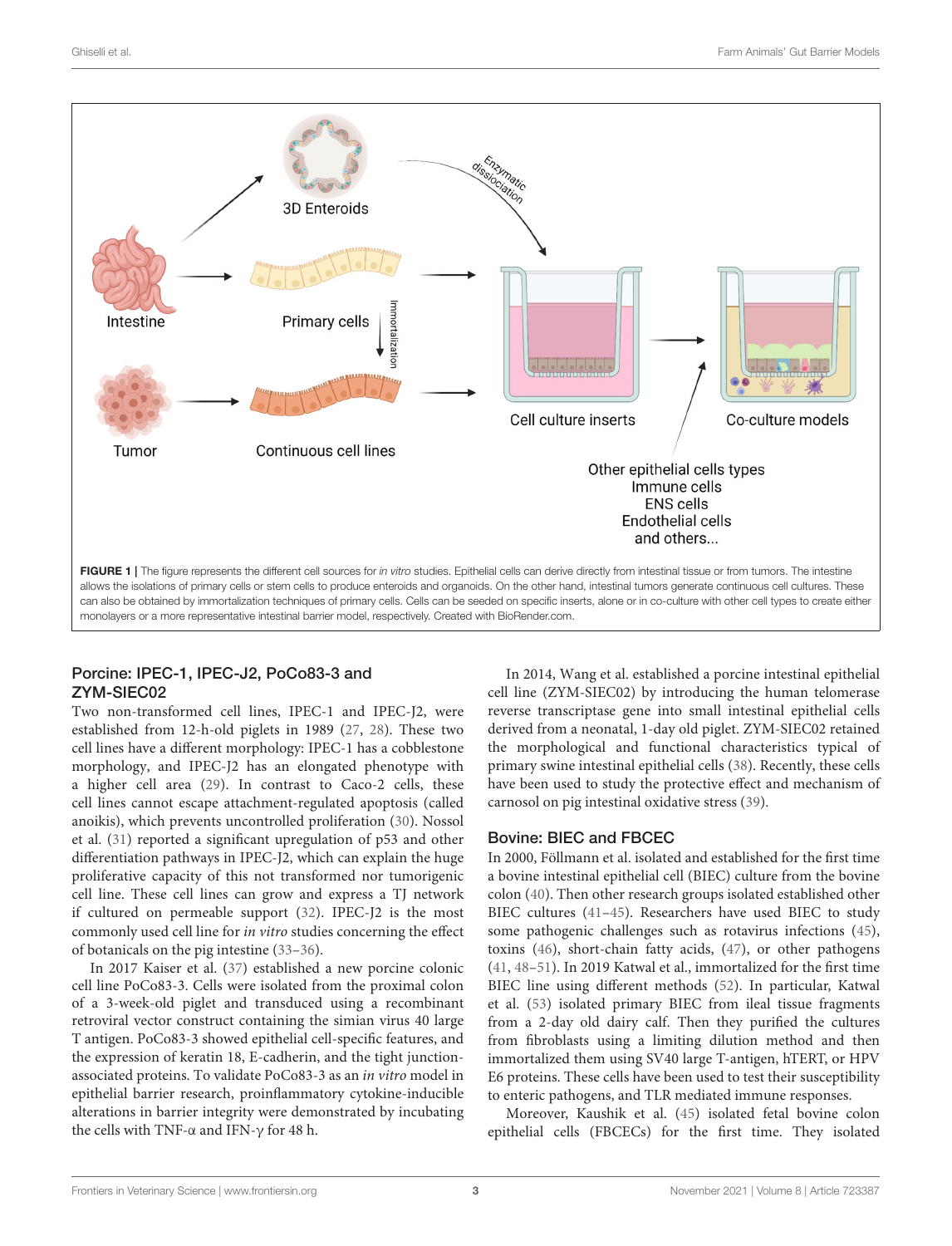the epithelial cells from two 110–130-day-old fetuses, then the cultured cells were evaluated for susceptibility to enteric viral infection. Immunohistochemical staining for cytokeratin confirmed that 60–75% of cultured cells were epithelial cells. Furthermore, following infection with bovine rotavirus (BRV) over 80% of cells in the ileal and jejunal cultures contained viral protein at 16 h post-infection. Kuroda et al. [\(54\)](#page-10-8) successfully immortalized these cells in 2015 and found that these cells are also susceptible to Salmonella infections.

#### Poultry: Primary Cells

For poultry, where immortalized cells are not available, several research groups have tried to isolate primary intestinal epithelial cells. Immerseel et al. [\(55\)](#page-10-9) created, for the first time, a primary chicken colonocyte culture able to be infected by S. enteritidis, starting from adult chickens. Dimier-Poisson et al. [\(56\)](#page-10-10) created a chicken intestinal epithelial cells (cIECs) culture able to be infected by E. tenella and positive for E-cadherin and cytokeratin on flow cytometry analysis, starting from chicken 18-day-old embryos. Later, Yuan et al. [\(57\)](#page-10-11) isolated cIECs starting from 14-day-old embryos using the enzyme collagenase type I to recover intestinal aggregates able to generate a monolayer that survived until 9 d in culture; however, cell characterization was missing. Both Kaiser et al. [\(58\)](#page-10-12) and, more recently, Bai et al. [\(59\)](#page-10-13), isolated cIECs with a proper morphology, but they degenerated after 7–10 d in culture without reaching confluence. Kaiser et al. also compared monolayers isolated from embryonic and adult intestines, demonstrating no difference in growth. Despite that, the excessive mucus production of adult tissues makes them less suitable than embryonic tissues for cIECs isolation [\(58\)](#page-10-12). Moreover, Bar Shira and Friedman [\(60\)](#page-10-14) isolated cIECs starting from 17-day-old embryos and obtained a culture positive for villin and E-cadherin. They showed that these cells could take up and process bacteria and respond to bacterial products (LPS and LTA), and they express proinflammatory cytokine genes (interleukins 6 and 18) and the acute-phase proteins avidin, lysozyme, and the secretory component derived from the polymeric immunoglobulin receptor. Rath et al. [\(61\)](#page-10-15) proved that it is also possible to create a chicken intestinal epithelial cell line from the intestinal tissues of adult chickens and to maintain these cells through 6-7 passages. However, these cells lack proper epithelial morphology since IF characterization showed that Zonula occludens-1 (ZO1) was not located in their intercellular junctions, a typical trait of intestinal enterocytes. Recently, Ghiselli et al. [\(62\)](#page-10-16) developed a protocol that required various growth factors to culture cIECs. They showed that it is possible to maintain these cells for up to 14 days in culture. These cells showed proper morphology and TJs localization. They characterized the cIECs for various intestinal markers, such as ZO1, cytokeratin 18, and E-cadherin, and cultured them on a permeable support. Unfortunately, creating a reproducible protocol to create an in vitro model with primary cells isolated from fresh intestinal tissue remains a challenge [\(63\)](#page-10-17). Organoid technology has changed the research landscape, focusing the efforts of research teams on creating models that can closely represent the in vivo situation [\(64\)](#page-10-18).

### Enteroids From Production Animals

Barker et al. [\(65\)](#page-10-19) identified, for the first time, intestinal stem cells (Lgr5+) in small intestinal and colonic crypts. These cells can differentiate into all intestinal epithelial cells, and they can be cultured in vitro for long periods, forming "mini guts" or spherical 3D organoids [\(66,](#page-10-20) [67\)](#page-10-21). 3D organoids are useful tools to study epithelial cell differentiation, function, and hostpathogen interactions. Unfortunately, they are heterogeneous in terms of viability, their shape limits bioactive compound penetration, and they are usually unsuitable for food supplement screening and permeability studies [\(68–](#page-10-22)[70\)](#page-10-23). To overcome this issue, organoid-derived monolayers were developed. Organoidderived monolayers (or enteroid monolayers) are 2D cultures derived from Lgr5+ stem cells [\(71\)](#page-10-24), and they were obtained by digesting 3D organoids or seeding isolated intestinal crypts. Enteroid monolayers can be cultured on permeable supports, and they can reproduce all of the different epithelial cells present in the in vivo intestinal tissue [\(72\)](#page-10-25). The idea is to seed dissociated cells obtained from organoids or crypts on Transwell ${}^{\circledR}$  inserts coated with extracellular matrix proteins (i.e., collagen). Here cells produce a tight 2D monolayer and epithelial differentiation can be induced by removing niche staminal factors or by using an air-liquid interface, as shown for pig enteroids [\(73\)](#page-10-26). Hee et al. [\(74\)](#page-10-27) created a porcine enteroid monolayer cultured on Transwell<sub>(R)</sub> filters by enzymatically dissociating a 3D organoid. This enteroid monolayer can form a TJ network with high transepithelial electrical resistance (TEER) in 3 days, thus representing a robust platform for exploring intestinal health and permeability and bioactive compound testing in swine [\(74\)](#page-10-27). In 2019, Töpfer et al. created a bovine colonoid from colonic organoids creating a monolayer with a TEER value of 324  $\Omega^*$ cm<sup>2</sup> [\(75\)](#page-10-28). Recently, Resende et al. [\(76\)](#page-10-29) utilized the same approach using a porcine enteroid monolayer to study the effects of Lawsonia intracellularis infection. For other production animals, enteroid monolayers have not yet been developed. Organoids and enteroids can be considered the most accurate tool to study gut health and, in the future, they will be largely used as the golden standard model.

# IN VITRO CO-CULTURE MODELS

An ideal in vitro model must resemble the key characteristics of the intestinal epithelium [\(13\)](#page-9-12). Epithelial cells seeded on permeable supports can be cocultured with other cell types to mimic a more realistic response to different apical stimuli [\(77\)](#page-10-30). HT29 is another human colorectal adenocarcinoma cell line that was isolated in 1964 [\(78\)](#page-11-0). This cell line contains mucusproducing goblet cells. In particular, they can express both secretory (MUC2, MUC5AC, MUC6) and membrane-bound (MUC1, MUC3, MUC4) mucin types [\(79\)](#page-11-1). HT29-derived cell lines (HT29-MTX) cocultured with Caco-2 cells are a valuable tool to study mucin activity and mucus effects on interactions with botanicals, pathogens, or microflora [\(15\)](#page-9-14). Arranz et al. [\(80\)](#page-11-2) tested the absorption across the intestinal epithelium (through Transwell R permeable support) of encapsulated rosemary extract on both Caco-2 and Caco-2/HT29-MTX cocultures. They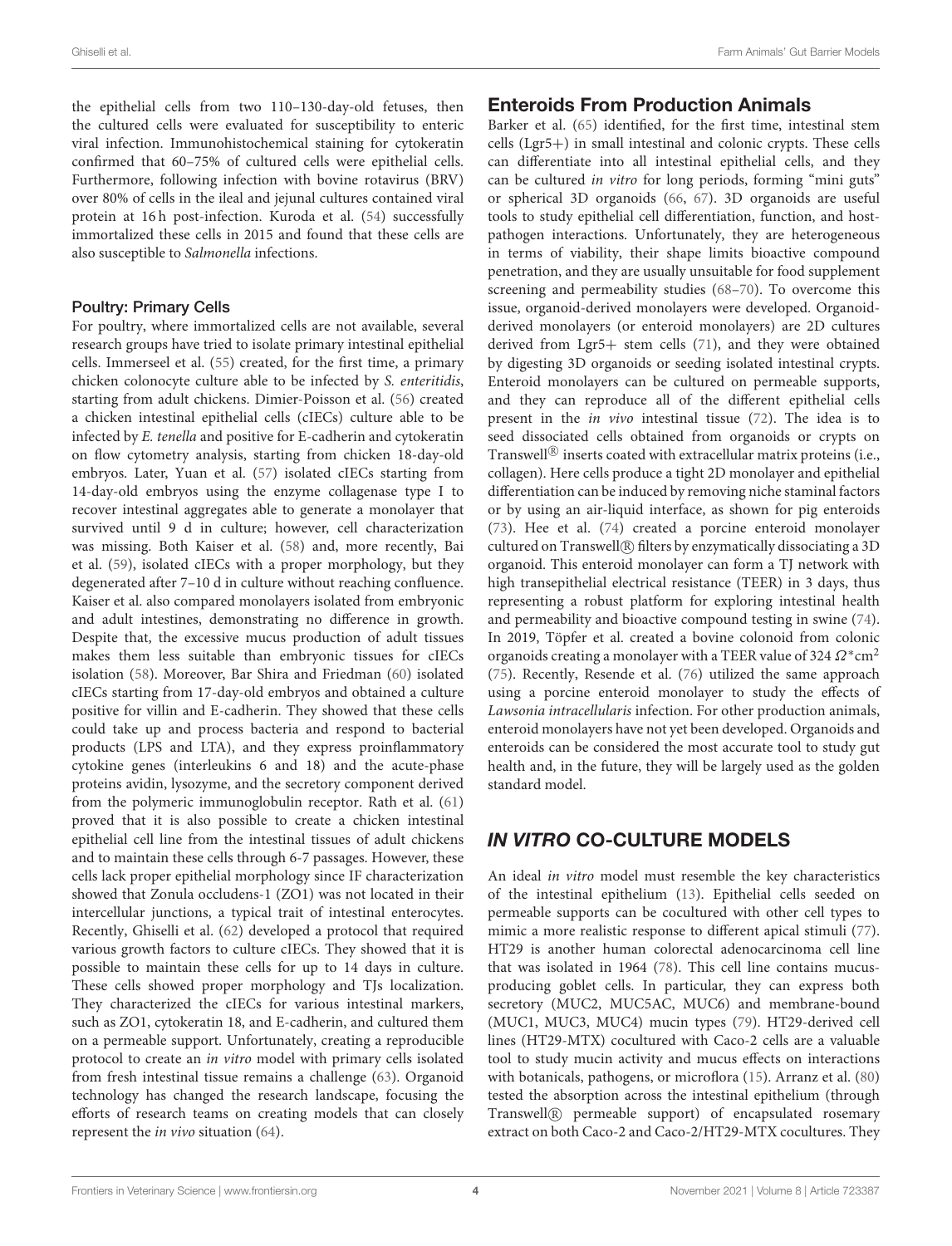<span id="page-4-0"></span>TABLE 1 | *In vitro* and *ex vivo* model benefits and limitations.

| <b>Model</b>                                        | <b>Benefits</b>                                                                                                                                                              | <b>Limitations</b>                                                                                                                                                                  |  |
|-----------------------------------------------------|------------------------------------------------------------------------------------------------------------------------------------------------------------------------------|-------------------------------------------------------------------------------------------------------------------------------------------------------------------------------------|--|
| Caco-2 (in vitro)                                   | • Can be polarized<br>• Cost-effective<br>• Easy to use<br>• Extensive literature available<br>• Commercially available                                                      | • Cancerous origin<br>• Long times to differentiate<br>• Genetic drift                                                                                                              |  |
| IPEC-J2-IPEC-1 (in vitro)                           | • Can be polarized<br>• Commercially available<br>• Good for studying the small intestine<br>• Non-cancerous origin                                                          | • Not a suitable model for the colon                                                                                                                                                |  |
| BIEC and FBCEC (in vitro)                           | • Good for studying bovine pathogens<br>• Non-cancerous origin                                                                                                               | • Not commercially available<br>• Few papers available<br>• Uncertain polarization capacity                                                                                         |  |
| Primary intestinal epithelial cell lines (in vitro) | • Can be polarized<br>• Contain multiple cell types<br>• Closer to an in vivo situation<br>• Non-cancerous origin Physiologic relevance                                      | • Not commercially available<br>• Expensive maintenance<br>• Short lifetime (weeks)<br>• Needs to sacrifice animals to start a new culture                                          |  |
| Organoids/enteroids (in vitro)                      | • Can be grown 2D or 3D<br>• Can be polarized<br>• Contain all epithelial cell types<br>• Closer to an in vivo situation<br>• Non-cancerous origin Physiologic relevance     | • Not commercially available<br>• Very expensive maintenance<br>• Difficult to obtain and manage<br>• Short lifetime (weeks)<br>• Needs to sacrifice animals to start a new culture |  |
| Ussing chamber (ex-vivo)                            | • Tissue is polarized<br>• Can obtain barrier function and transport data<br>• Contain all epithelial cell types<br>• Physiologic relevance                                  | • Short lifetime $(<5 h)$<br>• Require expensive equipment and knowledge<br>• Needs to sacrifice animals                                                                            |  |
| Everted intestinal ring                             | • Absence of maintenance<br>• Closest to in-vivo situation<br>• Contain all epithelial cell types                                                                            | • Short lifetime $(<3 h)$<br>• Needs to sacrifice animals<br>• Muscularis mucosa and lamina propria presence                                                                        |  |
| InTESTine <sup>TM</sup>                             | • Tissue is polarized<br>• Can obtain barrier function and transport data<br>• Physiologic relevance<br>• Contain all epithelial cell types<br>• Cheaper than Ussing chamber | • Short lifetime<br>• Needs to sacrifice animals                                                                                                                                    |  |

found that when cocultures were employed, the presence of mucus caused higher retention in the apical layer compared to the Caco-2 monolayer. Volstatova et al. [\(81\)](#page-11-3) used a Caco-2/HT29-MTX coculture to study the effect of antioxidant compounds (apple, tea, and coffee polyphenols) on mucin expression. The results showed that each polyphenol compound induces different expression patterns of mucin genes. Schimpel et al. [\(82\)](#page-11-4) found that the best ratio of Caco-2 cells to HT29- MTX cells was 70:30. This ratio granted permeability results near those obtained from ex vivo permeability assays using porcine intestinal mucosa. In this study, Schimpel and colleagues replicated a triple-coculture model developed in 2013 by Antunes et al. This model consists of a triple co-culture of Caco-2 cells with Raji B cells and HT2-MTX [\(83\)](#page-11-5). Raji B is a cell line that originated from a human Burkitt's lymphoma that, if cultured on the basolateral side of a permeable membrane, can induce an M cell phenotype in Caco-2 cells cultured on the apical side [\(82–](#page-11-4) [84\)](#page-11-6). Another important intestinal barrier function is the immune response. Culturing Caco-2 cells or, more generally, epithelial cells on the apical side of permeable support allows coculture of basolateral side immune cells. This coculture can mimic the immune response to a challenge [\(85\)](#page-11-7). Cocultivation of Caco-2 cells with monocyte-derived dendritic cells [\(85\)](#page-11-7), Raji B cells (M-cells) [\(82\)](#page-11-4), or THP-1 cells (macrophages) [\(86\)](#page-11-8) allows us to study communication between immune cells and epithelial cells. The ENS is another important player in intestinal physiology. In 2001, Satsu et al. showed that coculturing Caco-2 cells with PC12 cells (a neural cell line derived from a pheochromocytoma) can reproduce the interactions between the enteric nervous system and epithelial cells [\(87\)](#page-11-9). Finally, it is possible to coculture all of the previous models with probiotics, pathogens, and other bacteria to study the interaction between the intestinal barrier and the microflora [\(88\)](#page-11-10).

# EX VIVO MODELS

Ex vivo models are living functional tissues or organs cultivated in an artificial environment outside the organism [\(89\)](#page-11-11). **[Table 1](#page-4-0)** reports a summary of the benefits and limitations of different in vitro and ex vivo models. **[Figure 2](#page-5-0)** illustrates the different ex vivo models.

### Ussing Chamber

Ussing and Zerahn [\(90\)](#page-11-12) developed the Ussing chamber to study transepithelial ion transport across frog skin. Later, Grass and Sweetana [\(91\)](#page-11-13) adapted it to test the intestinal permeability of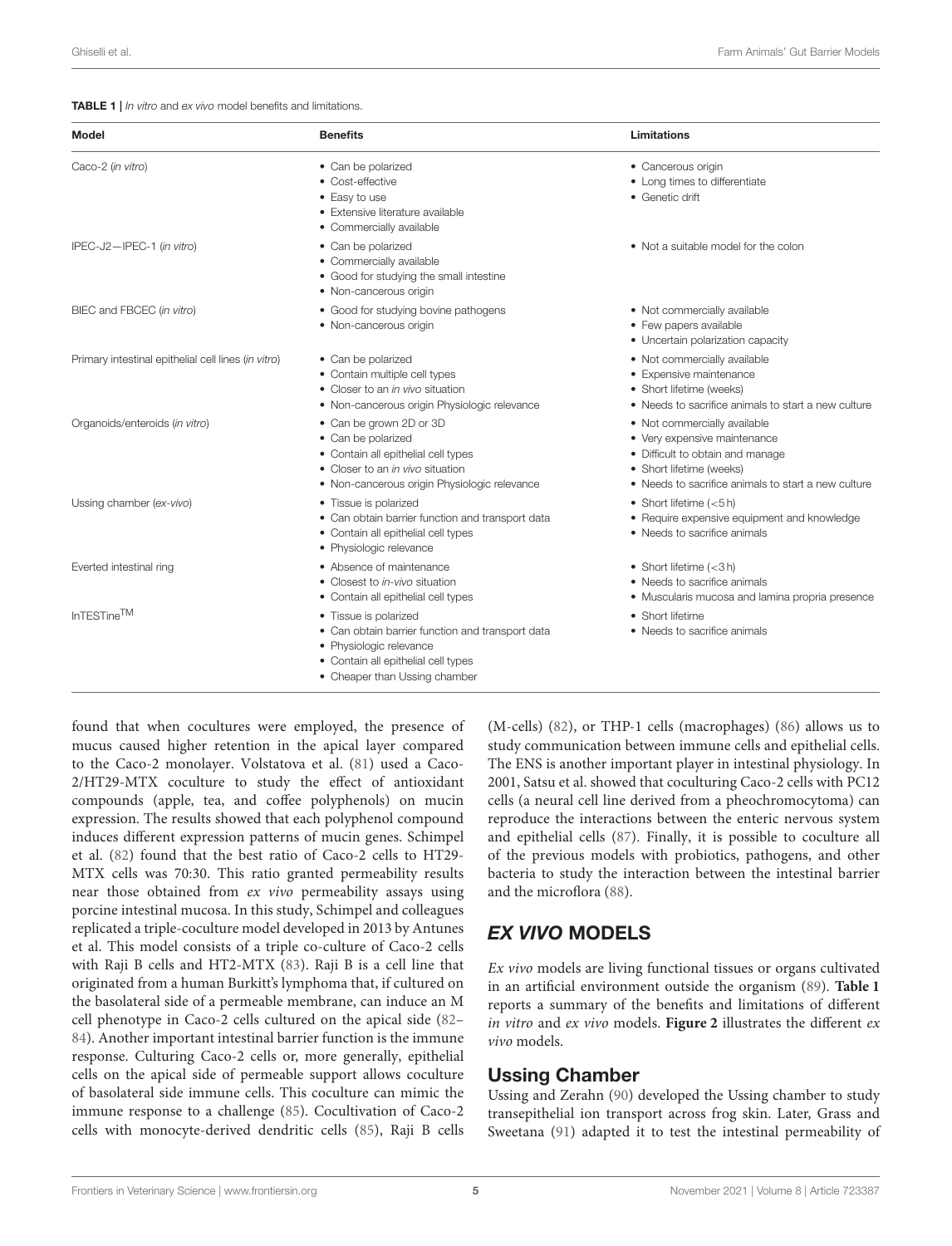

<span id="page-5-0"></span>into intestinal cells and metabolism in different regions of the intestine—Created with [BioRender.com.](https://BioRender.com)

drugs. The Ussing chamber works by removing a segment of intestinal mucosa from an animal, opening it to form a flat sheet between two halves of a chamber filled with physiological buffer (95%  $O_2$ , 5%  $CO_2$ , 37 $°C$ ) [\(92,](#page-11-14) [93\)](#page-11-15). Then, by applying a current, it is possible to measure some electrical values that can be indicators of intestinal health [\(94\)](#page-11-16). Using a fluorescent tracer (such as FD4 or lucifer yellow), it is also possible to measure the para-cellular flux [\(92\)](#page-11-14). The Ussing chamber is the most commonly used  $ex$ vivo system for production animals and it has been used for many applications: to test the effect of botanicals and organic acids [\(95\)](#page-11-17), to evaluate alternatives to in-feed antibiotics [\(96\)](#page-11-18), to determine the impact of microbes and probiotics on intestinal ion transport [\(97\)](#page-11-19), and to study transepithelial transport and intestinal permeability [\(92\)](#page-11-14). **[Table 2](#page-6-0)** reports typical TEER values of the different intestinal tracts.

# Everted Intestinal Ring

In everted intestinal rings, the animal's intestine is cut into ring slices (30–50 mg, 2–5 mm width) and put into oxygenated media [\(102,](#page-11-20) [103\)](#page-11-21). This model is a useful tool for investigating uptake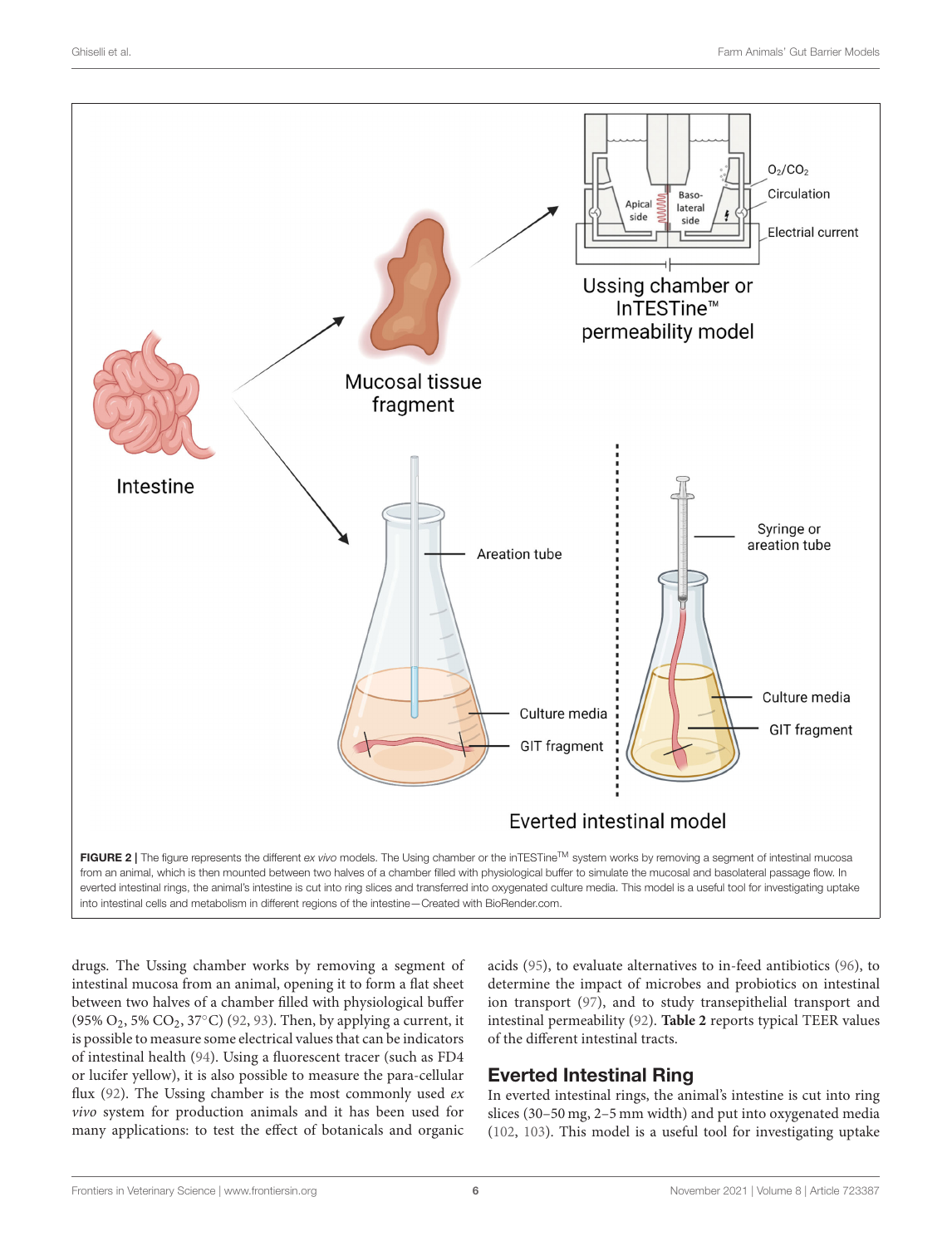<span id="page-6-0"></span>

| TABLE 2   TEER values for different cell lines, cocultures, and intestinal tracts. |  |
|------------------------------------------------------------------------------------|--|
|------------------------------------------------------------------------------------|--|

| <b>Cell or Tissue</b>      | TEER ( $\Omega^*$ cm <sup>2</sup> ) | Equipment<br>used                                                          | Reference |
|----------------------------|-------------------------------------|----------------------------------------------------------------------------|-----------|
| Small Intestine (ex-vivo)  | $50 - 100$                          | Ussing chamber                                                             | (98)      |
| Colon (ex-vivo)            | 300-400                             | Ussing chamber                                                             | (98)      |
| Caco-2                     | 1,100-1,350                         | Millicell-ERS<br>system                                                    | (99)      |
| Caco-2/HT29-MTX            | 100-300                             | Millicell-ERS<br>system                                                    | (100)     |
| Caco-2/Raji B              | $80 - 100$                          | Millicell-ERS<br>system                                                    | (101)     |
| Caco-2/HT29-MTX/Raji B     | $50 - 70$                           | Millicell-ERS<br>system                                                    | (101)     |
| Caco-2/THP-1               | 80-100                              | Millicell-ERS<br>system                                                    | (86)      |
| Caco-2/PC12                | $80 - 100$                          | Millicell-FRS<br>system                                                    | (87)      |
| IPEC-J2                    | 7,000-8,000                         | Millicell-TERS-<br>electrode                                               | (31)      |
| IPEC-1                     | 6,000-7,000                         | Millicell-TERS-<br>electrode                                               | (31)      |
| PoCo83-3                   | 4,000-6,000                         | <b>EVOMX</b><br>ohmmeter                                                   | (37)      |
| Bovine colonoid monolayer  | 300-400                             | Chopstick-<br>electrode<br>epithelial<br>voltohmmeter<br>EVOM <sub>2</sub> | (75)      |
| Porcine enteroid monolayer | 1,000-1,150                         | cellZscope®                                                                | (74)      |
| Primary clECs              | $50 - 70$                           | Millicell-ERS<br>system                                                    | (62)      |

into intestinal cells and metabolism in different regions of the intestine [\(104\)](#page-11-26). The simplicity of this method, the absence of maintenance, and the closeness to an in vivo situation are the principal advantages of this method [\(103\)](#page-11-21). A disadvantage of this approach is the presence of the muscularis mucosa, which is not usually removed. Therefore, this model does not reflect the actual intestinal barrier, because compounds under investigation pass from the lumen into the lamina propria. Unfortunately, only a few papers written in the 1960s are available regarding the use of everted intestinal rings in production animals [\(105,](#page-11-27) [106\)](#page-11-28).

#### InTESTine™ Permeability Model

Voortman and colleagues in 2012 described a high-throughput system using in vitro intestinal segments from pigs [\(107\)](#page-11-29). The tissue was incubated in a 24-well culture plate to study the effects of fatty acids on the release of gastrointestinal hormones in pigs [\(107\)](#page-11-29). This model has been adjusted and commercialized as InTESTine<sup>TM</sup>, which uses porcine intestinal mucosal explants to investigate intestinal absorption [\(108,](#page-11-30) [109\)](#page-11-31). This model allows us to test compounds directly on the intestinal epithelium and measure transport and/or secretion across the epithelial tissue. Moreover, this setup can be used in a humidified oxygenated incubator at 37◦C on a rocker platform [\(109\)](#page-11-31). This system has been used to study intestinal physiology [\(110\)](#page-11-32), chemosensing [\(111\)](#page-11-33), microbiota interactions [\(108\)](#page-11-30), and intestinal stem cells [\(112\)](#page-11-34).

# IN VITRO AND EX VIVO ASSAYS

Intestinal permeability assays are commonly used as indicators of "gut barrier health" [\(113\)](#page-11-35). Paracellular permeability and transepithelial electrical resistance, molecular approaches (i.e., qPCR or ELISA), and immunofluorescence assays (IF) are common ways to assess the intestinal barrier status in vitro and ex vivo.

### Tracers and Paracellular Permeability

The paracellular permeability assay (PCP) consists of quantifying the passage of a tracer molecule through the paracellular route, typically used by medium-sized hydrophilic molecules (≤600 Da in vivo; <10 kDa in vitro in cell lines) from the luminal side to the basolateral side of the intestinal epithelium [\(114\)](#page-11-36). PCP can be performed both in vitro (culturing cells on a permeable system) or *ex vivo*. In the 1990s, a paracellular permeability assay on human jejunal segments was performed with the Ussing chamber for the first time [\(115\)](#page-11-37). Hubatsch et al. [\(116\)](#page-12-0) explained how to perform a permeability assay on Caco-2 cells cultured on filters. This protocol can be shifted and readapted for every intestinal epithelial cell line that can grow on permeable supports. During PCP, tracers are monitored using a fluorescent dye (e.g., fluorescein isothiocyanate) bonded typically to a sugar (e.g., mannitol or dextran) that can pass through the epithelium only using the paracellular method [\(16\)](#page-9-15). Tracer molecules are also commonly used in vivo. They are non-digestible sugars such as labeled dextran (FITC-d), lactulose, 51Cr-EDTA, mannitol, or PEG [\(117\)](#page-12-1) which can be later quantified in urine or blood. These methods are widely used for example in poultry [recently well described by Liu et al. [\(118\)](#page-12-2)] but the output in most of these techniques is a single value of permeability, which does not allow to distinguish which region of the gut is affected, and therefore must be used in combination with other methods [\(117\)](#page-12-1). These molecules can be used in ex vivo explants (i.e., Ussing chamber) allowing evaluation of very specific regions of the GI tract. However, tissue viability is a big concern, and therefore incubation times no longer than 3 h are recommended [\(119\)](#page-12-3). Dextran is a non-digestible sugar  $(>1$  kDa), and it represents a typical agent that is transported via the paracellular route [\(120,](#page-12-4) [121\)](#page-12-5). Transcytosis of dextran has never been reported. However, dextran pinocytosis was observed, but it is a very slow process and could be ignored compared to its paracellular transport [\(122\)](#page-12-6). The PCP is measured as a ratio between the fluorescence read on the apical side and the fluorescence read on the basolateral side [\(123\)](#page-12-7). Before starting an experiment, a standard curve was generated to relate the tracer molecule concentration to the fluorescence emission [\(124\)](#page-12-8). A healthy epithelium will retain most of the tracer molecule in the apical part, while a damaged epithelium will leave the tracer free to move to the basolateral part. For example, during a challenge, it is important to perform PCP using tracers with different molecular weights to reveal the size selectivity of TJs and to see if this has been compromised [\(125\)](#page-12-9). Van Itallie et al. [\(126\)](#page-12-10) reported that modest permeability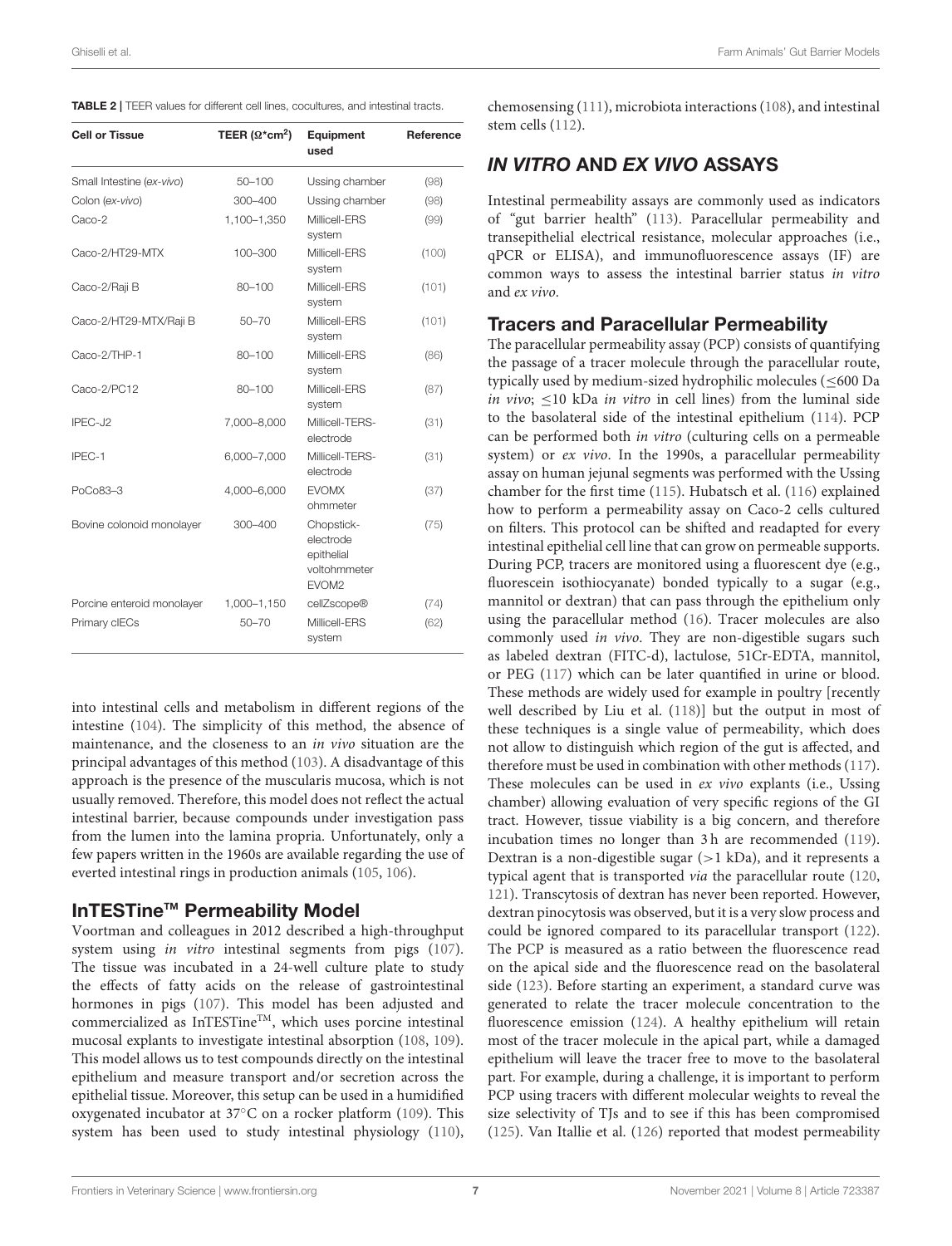changes are more difficult to detect with large tracers  $(>10 \text{ kDa})$ except in cases where the barrier is catastrophically damaged. Using smaller molecules (<4 kDa), it is possible to detect less extreme barrier damage [\(127\)](#page-12-11). PCP using dextran is used to determine the effect of botanicals [\(34,](#page-9-38) [95\)](#page-11-17), oxidative stress [\(128\)](#page-12-12), or inflammatory [\(129\)](#page-12-13) challenges on the TJs network and, more generally, on animal intestinal health [\(130\)](#page-12-14).

# Transepithelial Electrical Resistance and Short Circuit Current

Transepithelial electrical resistance is a rapid, non-invasive method for quantifying barrier tissue integrity by measuring electrical resistance across the epithelium. TEER can be measured in both in vitro and ex vivo models. There are two principal ways to measure TEER: resistance-based measurements and impedance-based measurements [\(131\)](#page-12-15). In vitro, resistance-based measurements are performed by placing "stick electrodes" on the apical and basolateral sides of a cell layer grown on a semipermeable membrane and by applying an alternate current signal (12.5 Hz and 10  $\mu$ A). Ex vivo (i.e., an Ussing chamber), the potential difference across the epithelial tissue can be determined using Ag/AgCl electrodes. Then, the TEER value is determined using Ohm's law: measuring both current and voltage across the cell layer or the potential difference across the epithelial tissue. Resistance is given by the combination of the transcellular and paracellular pathways. Different factors, such as medium resistance, electrode-medium interfacial resistance, and the resistance of the semipermeable membrane (in in vitro assays), contribute to the TEER. A simple approach to reduce these variables is to subtract from all resistance measurements the resistance of an identical testing configuration without the cell layer (a blank) [\(131\)](#page-12-15). Impedance-based measurement is a more advanced technique that can allow for the determination of TEER in a more robust manner [\(131\)](#page-12-15). Measurements are taken across a range of current frequencies, and the resulting impedance (resistance in an alternate current circuit) is plotted as a function of frequency. The resulting total impedance value provides information not only about the TEER but also about the capacitance (ratio of the change in electric charge over the corresponding change in electric potential) of the cell layer or tissue, which can be a readout parameter [\(132\)](#page-12-16). The software can automatically determine the best-fit parameters and extract the TEER using standardized cell support models [\(132\)](#page-12-16). **[Table 2](#page-6-0)** reports the typical TEER values of the cell lines and intestinal tracts.

Another important parameter is the short circuit current (ISC). ISC is measured in ex vivo assays using the Ussing chamber [\(92\)](#page-11-14). When performing the assay, it is possible to use, in one of the two halves, a buffer without specific ions (i.e.,  $Na<sup>+</sup>$  or  $Ca^{2+}$ ). Naturally, the epithelium, using ion pumps, balances the ion concentration between the two sides, generating a potential difference. Applying a certain external current, the ISC, it is possible to nullify this potential difference, creating a "short circuit" [\(92\)](#page-11-14). ISC, as well as TEER, is influenced by the epithelial barrier status: a healthy epithelium will have a higher ISC than a disrupted epithelium [\(90\)](#page-11-12).

### Immunofluorescence Assays

To visualize the health status of the epithelium in vitro, it is also possible to use immunofluorescence (IF) or molecular approaches. IF allows us to take a picture of the health condition of the examined epithelium during a challenge or treatment. Kawauchiyaa et al. [\(133\)](#page-12-17), in their research article, showed a correlation between the decrease in TEER values and ZO1 degradation by IF. Treating a Caco-2 cell culture with patulin, an antibiotic molecule, caused a significant decrease in TEER values and a complete disappearance of ZO1 in the IF assay [\(133\)](#page-12-17). Van Itallie et al. [\(126\)](#page-12-10) demonstrated the same results in MDCK cells. The absence of ZO1 expression in knockout cells (as observed by IF) was correlated with a higher PCP and a loss of normal epithelial cell morphology. Moreover, other molecular assays, such as qPCR or ELISA, are available and cost-effective alternatives to investigate the effect of botanicals on protein or cytokine expression [\(134\)](#page-12-18).

# Different TJs, Different Assay

PCP and TEER are two of the most commonly used assays to investigate the barrier function of an intestinal model in vitro or ex vivo. Different TJs proteins influence TEER and PCP assays [\(135\)](#page-12-19). Claudin-based pores [\(136,](#page-12-20) [137\)](#page-12-21) and occludin [\(138\)](#page-12-22) influence the TEER, which measures the ion flux through the epithelium. Alternatively, PCP measures the flux of larger molecules via a route called the "leaky pathway" [\(1,](#page-9-0) [126,](#page-12-10) [139\)](#page-12-23), which is principally affected by ZO1 expression. Suzuki et al. [\(138\)](#page-12-22) treated Caco-2 cells with kaempferol, a flavonoid found in kale, beans, tea, spinach, and broccoli [\(140\)](#page-12-24). This treatment increased claudin-3 and occludin expression in IF. Consequently, the TEER values increased, but PCP was not affected [\(138\)](#page-12-22). Endo et al. [\(141\)](#page-12-25) also confirmed the correlation between decreased claudin expression and decreased TEER values. Van Itallie et al. [\(126\)](#page-12-10) demonstrated that the absence of ZO1 expression observed by IF (in MDCK knockout cells) was correlated with a higher PCP and a loss of normal epithelial cell morphology, but the TEER values were not affected. Last, Mani et al. [\(142\)](#page-12-26) reported a correlation between increased TEER and increased expression of claudin-3 and claudin-4 after treating heat-stressed IPEC-J2 cells with zinc butyrate.

# **DISCUSSION**

In this review, a descriptive analysis of in vitro and ex vivo models available to study animal intestinal permeability and health was performed.

First of all, an essential discussion point concerning in vitro models is the origin of the cell culture. Caco-2 cells are the "gold standard" cellular model for in vitro intestinal barrier assays, even for animals [\(16\)](#page-9-15). But these cells are derived from a human colorectal carcinoma [\(17\)](#page-9-16). These cells are cheap, easy to use, and maintain. Caco-2 cells are easy to culture and they can differentiate into mature enterocytes spontaneously when reaching confluence. The origin of these cells is a crucial limitation because some pathogens and some pathways or microbial interaction could be not so close to reality due to their origin. This limitation is also applicable to other human cell lines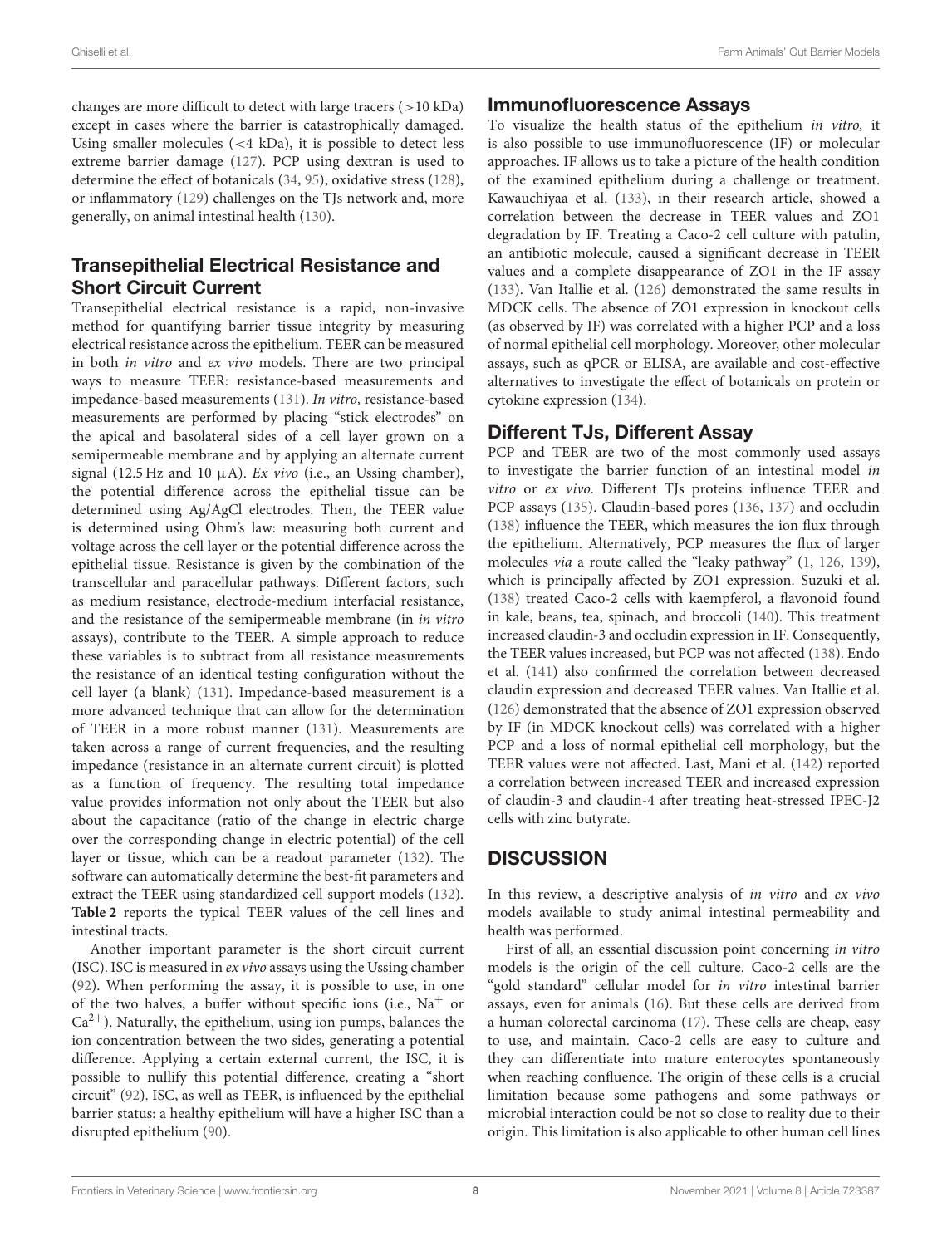used in animal studies i.e., HT29 used in co-culture models. In this context, some continuous cell lines derived from pigs and bovines have been established. Their non-cancerous origin is the major benefit of these cell lines, and they better represent a pig or bovine small-intestinal epithelium. Moreover, immortalized cell lines are considered the most cost-effective tool because they can be passaged indefinitely, but due to the different culture conditions and different numbers of passages among different laboratories, immortalized cells could often acquire different properties overtime. Thus, the expression of different markers on the enterocytes, can change with increasing numbers of passages. Also, parameters like TEER and proliferation rate have been reported to increase with passage number [\(143\)](#page-12-27). Primary cells are often considered to be more biologically and physiologically similar to in vivo situations. But they are more expensive to maintain, and they have a limited lifespan, requiring frequent isolation from live tissue.

Another interesting discussion point is the epithelial composition. The normal intestinal epithelium is made up of several cell types and differences in gene expression profiles are not only observed in the mucosal epithelium along the GIT but also along the crypt-villus axis. Experiments done with monotype-monolayers cannot be directly compared with the in vivo situation. However, they can be an ideal way to study molecular mechanisms in a simplified environment. Lastly, the absence of a mucus layer above the cells could be another limitation in the study of enterocytes/microbial interactions that can affect intestinal permeability and health. To overcome these problems many efforts have been made to create enteroid monolayers, 3D organoids, and more complex systems for production animals [\(144\)](#page-12-28), despite the high cost and particular medium or support necessary to culture them. The 2D enteroid and 3D organoids could be a valid alternative to have a closer cellular composition to the in vivo situation. Moreover, specific differentiation methods have allowed researchers to examine celltype-specific responses and properties including barrier function, and would be useful tools to examine host-microbe interactions.

As previously described, it is better to use primary cells or organoids, preferably derived from the animal of interest, as they carry specific properties of the animal species they derive from. Ex vivo systems can add complexity and functional crosstalk between cell types that are not present in in vitro systems [\(143\)](#page-12-27). The InTESTineTM system contains a mucus layer that enables it to be more successfully utilized in conjunction with single or mixed communities of bacteria. Unfortunately, thus model been validated for this specific purpose yet.

The Ussing chamber is widely used for these assays. It uses live intestinal mucosal tissue that can be treated before or during the assay, and multiple parameters can be measured. The Ussing chamber can be also a valid system to study the intestine/microbiota interaction. For example, it has been used to study bacterial translocation into colonic mucosa [\(145\)](#page-12-29). In another study, Clostridium difficile was tested in a Ussing chamber to study the interactions with host epithelial cells and the bacterial and toxin-mediated cellular events [\(146\)](#page-12-30). However, the short tissue viability is the major disadvantage of this system, which cannot be used for longer-term studies  $(55 h)$ . Nevertheless, the ex vivo models do not permit a more sequential and basic approach provided by the other in vitro assays. Thus, they must be seen as a complement and not as an alternative to in vitro studies. Furthermore, they can be more difficult to implement.

In comparison to intestinal epithelial cell lines, intestinal organoids and 2D enteroids contain all the different specialized cell types of the intestinal epithelium. Thus, intestinal organoids represent a promising tool for studies on specific regions of the intestine. Seeger in 2020 widely discussed the usage of organoids derived from farm animals [\(147\)](#page-12-31). For certain studies (i.e., bioactive molecule testing) the use of standardizable monolayers is more appropriate than the use of organoids. In humans, it is also possible to generate intestinal organoids and derived monolayers from human pluripotent stem cells [\(148\)](#page-12-32). Actually, no published studies exist on the generation of intestinal organoids differentiated from pluripotent stem cells of farm animal species. In 2021 Kumar et al. [\(149\)](#page-12-33) well discussed the current achievements in the derivation of pluripotent stem cells from farm animals, and discuss the potential application areas. Another interesting perspective is the usage of 3D scaffolds. A first attempt was made by Sala et al. [\(144\)](#page-12-28). Jejunal crypts of pigs were engrafted intraperitoneally on biodegradable scaffold tubes and examined for the cell types present after seven weeks [\(144\)](#page-12-28). The resulting organoids had a columnar epithelium expressing enterocytes, goblet cells, and intestinal stem cells. They were surrounded by intestinal subepithelial myofibroblasts, representing the lamina propria and smooth muscle cells with some neuronal cells among them, representing a lamina muscularis layer. These advanced in vitro models are not as complex as the in vivo situation, but they allow the investigation of interactions between the surrounding cell types and the intestinal epithelium in a more complete manner.

# **CONCLUSION**

All of the models and techniques illustrated in this review could be useful for investigating and better understanding the interactions among the different intestinal components. Moreover, in vitro or ex vivo models are needed to elucidate the mechanistic foundations and physiological significance of beneficial or pathogenic relationships between the GIT epithelial barrier and the external environment [\(9\)](#page-9-8), creating wellcontrolled and repeatable conditions. A healthy intestinal barrier allows the maintenance of mucosal immune homeostasis and prevents the onset of uncontrolled inflammation. The usage of in vitro or ex vivo models could be an optimal way to study strategies to improve the gut barrier in compliance with the 3Rs approach.

# AUTHOR CONTRIBUTIONS

FG, BR, AP, and EG equally contributed to the conception and creation of the review. All authors read and approved the final manuscript.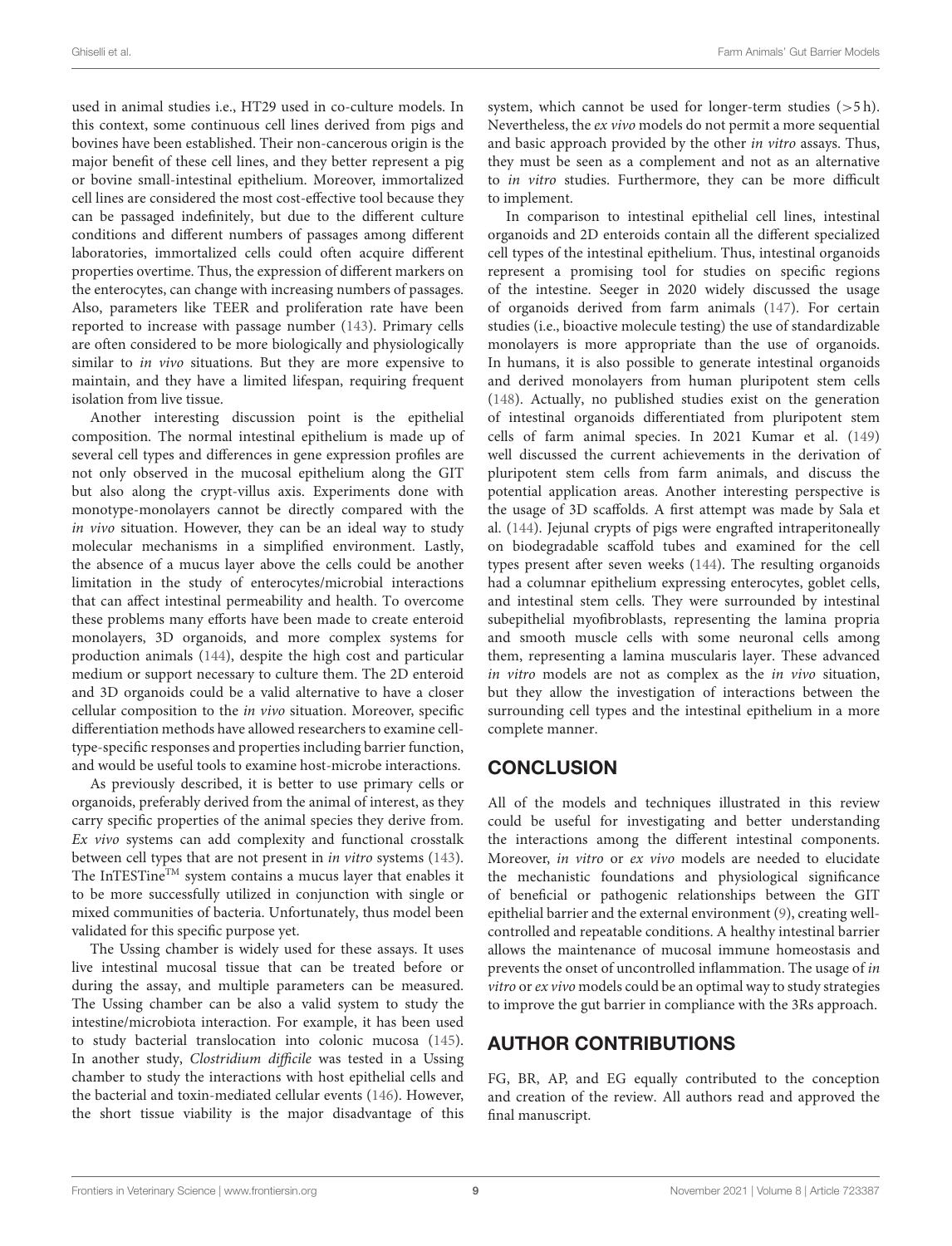### **REFERENCES**

- <span id="page-9-0"></span>1. Turner JR. Intestinal mucosal barrier function in health and disease. Nat Rev Immunol. (2009) 9:799–809. doi: [10.1038/nri2653](https://doi.org/10.1038/nri2653)
- <span id="page-9-1"></span>2. Kogut MH, Arsenault RJ. Editorial: gut health: the new paradigm in food animal production. Front Vet Sci. (2016) 3:71. doi: [10.3389/fvets.2016.00071](https://doi.org/10.3389/fvets.2016.00071)
- <span id="page-9-2"></span>3. Pastorelli L, De Salvo C, Mercado JR, Vecchi M, Pizarro TT. Central role of the gut epithelial barrier in the pathogenesis of chronic intestinal inflammation: lessons learned from animal models and human genetics. Front Immunol. (2013) 4:28. doi: [10.3389/fimmu.2013.00280](https://doi.org/10.3389/fimmu.2013.00280)
- <span id="page-9-3"></span>4. Clarke G, Stilling RM, Kennedy PJ, Stanton C, Cryan JF, Dinan TG. Minireview: gut microbiota: the neglected endocrine organ. Mol Endocrinol Baltim Md. (2014) 28:1221–38. doi: [10.1210/me.2014-1108](https://doi.org/10.1210/me.2014-1108)
- <span id="page-9-4"></span>5. Smirnova MG, Guo L, Birchall JP, Pearson JP, LPS. up-Regulates mucin and cytokine mrna expression and stimulates mucin and cytokine secretion in goblet cells. Cell Immunol. (2003) 221:42–9. doi: [10.1016/S0008-8749\(03\)00059-5](https://doi.org/10.1016/S0008-8749(03)00059-5)
- <span id="page-9-5"></span>6. Doe WF. The intestinal immune system. Gut. (1989) 30:1679–85. doi: [10.1136/gut.30.12.1679](https://doi.org/10.1136/gut.30.12.1679)
- <span id="page-9-6"></span>7. Mowat AM. anatomical basis of tolerance and immunity to intestinal antigens. Nat Rev Immunol. (2003) 3:331–41. doi: [10.1038/nri1057](https://doi.org/10.1038/nri1057)
- <span id="page-9-7"></span>8. Zhu Y, Shi X, Lin X, Ye K, Xu X, Li C, et al. Beef, chicken, and soy proteins in diets induce different gut microbiota and metabolites in rats. Front Microbiol. (2017) 8:1395. doi: [10.3389/fmicb.2017.01395](https://doi.org/10.3389/fmicb.2017.01395)
- <span id="page-9-8"></span>9. Wu J, Ma N, Johnston LJ, Ma X. Dietary nutrients mediate intestinal host defense peptide expression. Adv Nutr. (2020) 11:92–102. doi: [10.1093/advances/nmz057](https://doi.org/10.1093/advances/nmz057)
- <span id="page-9-9"></span>10. Festing S, Wilkinson R. The ethics of animal research. talking point on the use of animals in scientific research. EMBO Rep. (2007) 8:526–30. doi: [10.1038/sj.embor.7400993](https://doi.org/10.1038/sj.embor.7400993)
- <span id="page-9-10"></span>11. Russell WMS, Burch RL. The Principles of Humane Experimental Technique. Methuen. (1959).
- <span id="page-9-11"></span>12. Shi D, Mi G, Wang M, Webster TJ. In vitro and ex vivo systems at the forefront of infection modeling and drug discovery. Biomaterials. (2019) 198:228–49. doi: [10.1016/j.biomaterials.2018.10.030](https://doi.org/10.1016/j.biomaterials.2018.10.030)
- <span id="page-9-12"></span>13. Costa J, Ahluwalia A. Advances and current challenges in intestinal in vitro model engineering: a digest. Front Bioeng Biotechnol. (2019) 7:144. doi: [10.3389/fbioe.2019.00144](https://doi.org/10.3389/fbioe.2019.00144)
- <span id="page-9-13"></span>14. Camilleri M, Madsen K, Spiller R, Van Meerveld B, Verne GN. Intestinal barrier function in health and gastrointestinal disease. Neurogastroenterol Motil Off J Eur Gastrointest Motil Soc. (2012) 24:503–12. doi: [10.1111/j.1365-2982.2012.01921.x](https://doi.org/10.1111/j.1365-2982.2012.01921.x)
- <span id="page-9-14"></span>15. Pereira C, Costa J, Sarmento B, Araújo F. "Cell-Based in vitro Models for Intestinal Permeability Studies," in Concepts and Models for Drug Permeability Studies (Elsevier), 57–81. (2002).
- <span id="page-9-15"></span>16. Yeste J, Illa X, Alvarez M, Villa R. Engineering and monitoring cellular barrier models. J Biol Eng. (2018) 12:5. doi: [10.1186/s13036-018-0108-5](https://doi.org/10.1186/s13036-018-0108-5)
- <span id="page-9-16"></span>17. Sambuy Y, Angelis ID, Ranaldi G, Scarino ML, Stammati A, Zucco F. The Caco-2 cell line as a model of the intestinal barrier: In£Uence of Cell and culture-related factors on Caco-2 cell functional characteristics. 26. (2012)>
- <span id="page-9-17"></span>18. Fogh J, Orfeo T, Tiso J, Sharkey FE. Establishment of human colon carcinoma lines in nude mice. Pathobiology. (1979) 47:136–44. doi: [10.1159/000162930](https://doi.org/10.1159/000162930)
- <span id="page-9-18"></span>19. Bishop W, Lin J, Wen J, E-cadherin mrna is differentially expressed during. CACO-2 cell differentiation: identification by differential display and analysis of promoter function: 10. J Pediatr Gastroenterol Nutr. (1997) 25:444. doi: [10.1097/00005176-199710000-00027](https://doi.org/10.1097/00005176-199710000-00027)
- <span id="page-9-19"></span>20. Natoli M, Leoni BD, D'Agnano I, Zucco F, Felsani A. Good Caco-2 cell culture practices. Toxicol In vitro. (2012) 26:1243–6. doi: [10.1016/j.tiv.2012.03.009](https://doi.org/10.1016/j.tiv.2012.03.009)
- <span id="page-9-20"></span>21. Maubon N, Vee ML, Fossati L, Audry M, Ferrec EL, Bolze S, et al. Analysis of drug transporter expression in human intestinal caco-2 cells by real-time PCR. Fundam Clin Pharmacol. (2007) 21:659–63. doi: [10.1111/j.1472-8206.2007.00550.x](https://doi.org/10.1111/j.1472-8206.2007.00550.x)
- <span id="page-9-21"></span>22. Artursson P. Cell cultures as models for drug absorption across the intestinal mucosa. Crit Rev Ther Drug Carrier Syst. (1991) 8:305–30.
- <span id="page-9-22"></span>23. Chong S, Dando SA, Morrison RA. Evaluation of biocoat intestinal epithelium differentiation environment (3-day cultured Caco-2 cells) as an

absorption screening model with improved productivity. Pharm Res. (1997) 14:1835–7. doi: [10.1023/A:1012112820371](https://doi.org/10.1023/A:1012112820371)

- <span id="page-9-23"></span>24. Lentz KA, Hayashi J, Lucisano LJ, Polli JE. Development of a more rapid, reduced serum culture system for Caco-2 monolayers and application to the biopharmaceutics classification system. Int J Pharm. (2000) 200:41–51. doi: [10.1016/S0378-5173\(00\)00334-3](https://doi.org/10.1016/S0378-5173(00)00334-3)
- <span id="page-9-24"></span>25. Cai Y, Xu C, Chen P, Hu J, Hu R, Huang M, et al. Development, validation, and application of a Novel 7-Day Caco-2 cell culture system. J Pharmacol Toxicol Methods. (2014) 70:175–81. doi: [10.1016/j.vascn.2014.07.001](https://doi.org/10.1016/j.vascn.2014.07.001)
- <span id="page-9-25"></span>26. Steube KG, Koelz A-L, Uphoff CC, Drexler HG, Kluess J, Steinberg P. The necessity of identity assessment of animal intestinal cell lines: a case report. Cytotechnology. (2012) 64:373–8. doi: [10.1007/s10616-011-9420-3](https://doi.org/10.1007/s10616-011-9420-3)
- <span id="page-9-26"></span>27. Gonzalez-Vallina R, Wang H, Zhan R, Berschneider HM, Lee RM, Davidson NO, et al. Lipoprotein and apolipoprotein secretion by a newborn piglet intestinal cell line (IPEC-1). Am J Physiol-Gastrointest Liver Physiol. (1996) 271:G249–59. doi: [10.1152/ajpgi.1996.271.2.G249](https://doi.org/10.1152/ajpgi.1996.271.2.G249)
- <span id="page-9-27"></span>28. Vergauwen H. "The IPEC-J2 Cell Line," In: K. Verhoeckx, P. Cotter, I. López-Expósito, C. Kleiveland, T. Lea, A. Mackie, T. Requena, D. Swiatecka, H. Wichers editors The Impact of Food Bioactives on Health: In Vitro and ex Vivo Models, (Cham: Springer International Publishing), 125–134.
- <span id="page-9-28"></span>29. Nossol C, Diesing A-K, Walk N, Faber-Zuschratter H, Hartig R, Post A, et al. Air–Liquid Interface cultures enhance the oxygen supply and trigger the structural and functional differentiation of intestinal porcine epithelial cells (IPEC). Histochem Cell Biol. (2011) 136:103–15. doi: [10.1007/s00418-011-0826-y](https://doi.org/10.1007/s00418-011-0826-y)
- <span id="page-9-29"></span>30. Beauséjour M, Thibodeau S, Demers M-J, Bouchard V, Gauthier R, Beaulieu J-F, et al. Suppression of anoikis in human intestinal epithelial cells: differentiation state-selective roles of  $\alpha$ 2β1,  $\alpha$ 3β1,  $\alpha$ 5β1, and  $\alpha$ 6β4 Integrins. BMC Cell Biol. (2013) 14:53. doi: [10.1186/1471-2121-14-53](https://doi.org/10.1186/1471-2121-14-53)
- <span id="page-9-30"></span>31. Nossol C, Barta-Böszörményi A, Kahlert S, Zuschratter W, Faber-Zuschratter H, Reinhardt N, et al. Comparing Two intestinal porcine epithelial cell lines (IPECs): morphological differentiation, function and metabolism. PLoS ONE. (2015) 10:E0132323. doi: [10.1371/journal.pone.0132323](https://doi.org/10.1371/journal.pone.0132323)
- <span id="page-9-31"></span>32. Geens MM, Niewold TA. Optimizing culture conditions of a porcine epithelial cell line IPEC-J2 through a histological and physiological characterization. Cytotechnology. (2011) 63:415–23. doi: [10.1007/s10616-011-9362-9](https://doi.org/10.1007/s10616-011-9362-9)
- <span id="page-9-32"></span>33. Omonijo FA, Liu S, Hui Q, Zhang H, Lahaye L, Bodin J-C, et al. Thymol improves barrier function and attenuates inflammatory responses in porcine intestinal epithelial cells during lipopolysaccharide (LPS)-Induced Inflammation. J Agric Food Chem. (2019) 67:615–24. doi: [10.1021/acs.jafc.8b05480](https://doi.org/10.1021/acs.jafc.8b05480)
- <span id="page-9-38"></span>34. Wu J, Yang C-L, Sha Y-K, Wu Y, Liu Z-Y, Yuan Z-H, et al. Koumine alleviates lipopolysaccharide-induced intestinal barrier dysfunction in IPEC-J2 cells by regulating Nrf2/NF-κB pathway. Am J Chin Med. (2020) 48:127–42. doi: [10.1142/S0192415X2050007X](https://doi.org/10.1142/S0192415X2050007X)
- 35. Yuan Z, Liang Z, Yi J, Chen X, Li R, Wu Y, et al. Protective effect of koumine, an alkaloid from gelsemium sempervirens, on injury induced by H2O2 in IPEC-J2 cells. Int J Mol Sci. (2019) 20:754. doi: [10.3390/ijms20030754](https://doi.org/10.3390/ijms20030754)
- <span id="page-9-33"></span>36. Zou Y, Wang J, Peng J, Wei H. Oregano Essential Oil Induces SOD1 and GSH Expression Through Nrf2 activation and alleviates hydrogen peroxideinduced oxidative damage in IPEC-J2 Cells. Oxid Med Cell Longev. (2016) 59:183. doi: [10.1155/2016/5987183](https://doi.org/10.1155/2016/5987183)
- <span id="page-9-34"></span>37. Kaiser B, Böttner M, Wedel T, Brunner RM, Goldammer T, Lesko S, et al. Establishment and characterization of an SV40 Large T antigen-transduced porcine colonic epithelial cell line. Cells Tissues Organs. (2017) 203:267–86. doi: [10.1159/000453394](https://doi.org/10.1159/000453394)
- <span id="page-9-35"></span>38. Wang J, Hu G, Lin Z, He L, Xu L, Zhang Y. Characteristic and functional analysis of a newly established porcine small intestinal epithelial cell Line. PLoS ONE. (2014) 9:110916. doi: [10.1371/journal.pone.0110916](https://doi.org/10.1371/journal.pone.0110916)
- <span id="page-9-36"></span>39. Jiang Z, Li L, Hou L, Zhou Z, Wang C. Mechanism of protective effect of carnosol on pig intestinal epithelial cells. Int J Clin Exp Pathol. (2020) 13:447– 455.
- <span id="page-9-37"></span>40. Föllmann W, Weber S, Birkner S. primary cell cultures of bovine colon epithelium: isolation and cell culture of colonocytes. Toxicol In Vitro. (2000) 14:435–45. doi: [10.1016/S0887-2333\(00\)00033-3](https://doi.org/10.1016/S0887-2333(00)00033-3)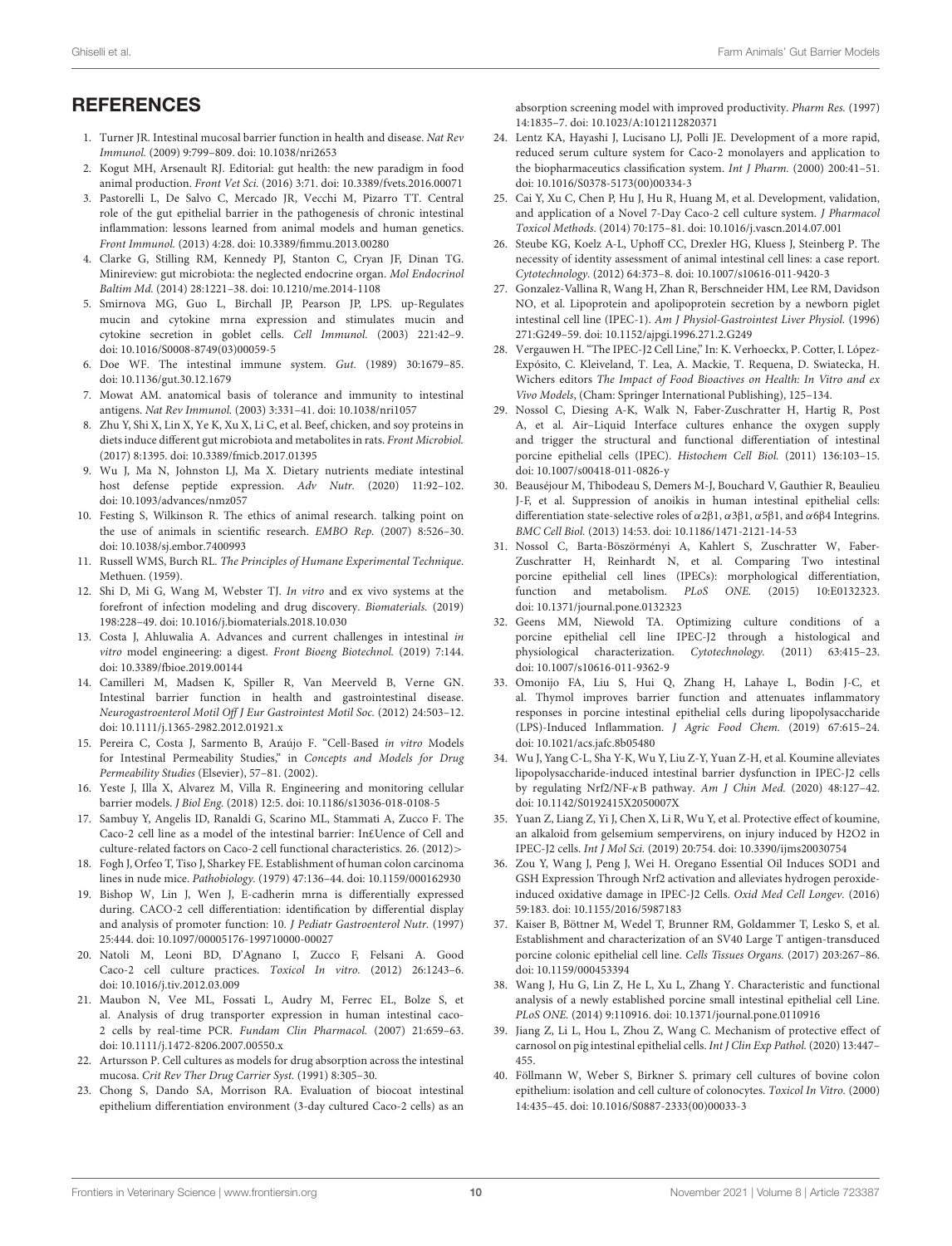- <span id="page-10-0"></span>41. Chiba E, Villena J, Hosoya S, Takanashi N, Shimazu T, Aso H, et al. A newly established bovine intestinal epithelial cell line is effective for in vitro screening of potential antiviral immunobiotic microorganisms for cattle. Res Vet Sci. (2012) 93:688–94. doi: [10.1016/j.rvsc.2011.10.002](https://doi.org/10.1016/j.rvsc.2011.10.002)
- 42. Rusu D, Loret S, Peulen O, Mainil J, Dandrifosse G. Immunochemical, biomolecular and biochemical characterization of bovine epithelial intestinal primocultures. BMC Cell Biol. (2005) 6:42. doi: [10.1186/1471-2121-6-42](https://doi.org/10.1186/1471-2121-6-42)
- 43. Miyazawa K, Hondo T, Kanaya T, Tanaka S, Takakura I, Itani W, et al. Characterization of newly established bovine intestinal epithelial cell line. Histochem Cell Biol. (2010) 133:125–34. doi: [10.1007/s00418-009-0648-3](https://doi.org/10.1007/s00418-009-0648-3)
- 44. Birkner S, Weber S, Dohle A, Schmahl G, Föllmann W. Growth and characterisation of primary bovine colon epithelial cells in vitro. Altern Lab Anim. (2004) 32:555–71. doi: [10.1177/026119290403200607](https://doi.org/10.1177/026119290403200607)
- <span id="page-10-1"></span>45. Kaushik RS, Begg AA, Wilson HL, Aich P, Abrahamsen MS, Potter A, et al. Establishment of fetal bovine intestinal epithelial cell cultures susceptible to bovine rotavirus infection. J Virol Methods. (2008) 148:182–96. doi: [10.1016/j.jviromet.2007.11.006](https://doi.org/10.1016/j.jviromet.2007.11.006)
- <span id="page-10-2"></span>46. Shimada N, Miyamoto K, Kanda K, Murata H. Binding of Cry1Ab Toxin, a bacillus thuringiensis insecticidal toxin, to proteins of the bovine intestinal epithelial cell: an in vitro study. Appl Entomol Zool. (2006) 41:295–301. doi: [10.1303/aez.2006.295](https://doi.org/10.1303/aez.2006.295)
- <span id="page-10-3"></span>47. Zhan K, Yang TY, Chen Y, Jiang MC, Zhao GQ. Propionate enhances the expression of key genes involved in the gluconeogenic pathway in bovine intestinal epithelial cells. J Dairy Sci. (2020) 103:5514–24. doi: [10.3168/jds.2019-17309](https://doi.org/10.3168/jds.2019-17309)
- <span id="page-10-4"></span>48. An MJ, Cheon JH, Kim SW, Park JJ, Moon CM, Han SY, et al. Bovine colostrum inhibits nuclear factor κb–mediated proinflammatory cytokine expression in intestinal epithelial cells. Nutr Res. (2009) 29:275–80. doi: [10.1016/j.nutres.2009.03.011](https://doi.org/10.1016/j.nutres.2009.03.011)
- 49. Dziva F, Mahajan A, Cameron P, Currie C, McKendrick IJ, Wallis TS, et al. EspP, a Type V-secreted serine protease of enterohaemorrhagic Escherichia Coli O157:H7, influences intestinal colonization of calves and adherence to bovine primary intestinal epithelial cells. FEMS Microbiol Lett. (2007) 271:258–64. doi: [10.1111/j.1574-6968.2007.00724.x](https://doi.org/10.1111/j.1574-6968.2007.00724.x)
- 50. Takanashi N, Tomosada Y, Villena J, Murata K, Takahashi T, Chiba E, et al. Advanced application of bovine intestinal epithelial cell line for evaluating regulatory effect of lactobacilli against heat-killed enterotoxigenic escherichia coli-mediated inflammation. BMC Microbiol. (2013) 13:54. doi: [10.1186/1471-2180-13-54](https://doi.org/10.1186/1471-2180-13-54)
- <span id="page-10-5"></span>51. Yang Z, Fu Y, Gong P, Zheng J, Liu L, Yu Y, et al. Bovine TLR2 and TLR4 Mediate cryptosporidium parvum recognition in bovine intestinal epithelial cells. Microb Pathog. (2015) 85:29–34. doi: [10.1016/j.micpath.2015.05.009](https://doi.org/10.1016/j.micpath.2015.05.009)
- <span id="page-10-6"></span>52. Katwal P, Thomas M, Uprety T, Hildreth MB, Kaushik RS. Development and biochemical and immunological characterization of early passage and immortalized bovine intestinal epithelial cell lines from the ileum of a young calf. Cytotechnology. (2019) 71:127–48. doi: [10.1007/s10616-018-0272-y](https://doi.org/10.1007/s10616-018-0272-y)
- <span id="page-10-7"></span>53. Katwal P, Uprety T, Okda F, Antony L, Thomas M, Chase C, et al. Characterization of bovine ileal epithelial cell line for lectin binding, susceptibility to enteric pathogens, and TLR mediated immune responses. Comp Immunol Microbiol Infect Dis. (2021) 74:101581. doi: [10.1016/j.cimid.2020.101581](https://doi.org/10.1016/j.cimid.2020.101581)
- <span id="page-10-8"></span>54. Kuroda K, Kiyono T, Isogai E, Masuda M, Narita M, Okuno K, et al. Immortalization of Fetal Bovine Colon Epithelial cells by expression of human cyclin d1, mutant cyclin dependent kinase 4, and telomerase reverse transcriptase: an in vitro model for bacterial infection. PLoS ONE. (2015) 10:E0143473. doi: [10.1371/journal.pone.0143473](https://doi.org/10.1371/journal.pone.0143473)
- <span id="page-10-9"></span>55. Immerseel FV, Buck JD, Smet ID, Pasmans F, Haesebrouck F, Ducatelle R. Interactions of butyric acid– and acetic acid–treated salmonella with chicken primary cecal epithelial cells in vitro. Avian Dis. (2004) 48:384–91. doi: [10.1637/7094](https://doi.org/10.1637/7094)
- <span id="page-10-10"></span>56. Dimier-Poisson IH, Bout DT, Quéré P. Chicken Primary enterocytes: inhibition of eimeria tenella replication after activation with crude interferon-γ supernatants. Avian Dis. (2004) 48:617–24. doi: [10.1637/7180-031604R](https://doi.org/10.1637/7180-031604R)
- <span id="page-10-11"></span>57. Yuan C, He Q, Li J, Azzam MM, Lu J, Zou X. Evaluation of embryonic age and the effects of different proteases on the isolation and primary culture of chicken intestinal epithelial cells in vitro: primary culture of chicken IEC In vitro. Anim Sci J. (2015) 86:588–94. doi: [10.1111/asj.12337](https://doi.org/10.1111/asj.12337)
- <span id="page-10-12"></span>58. Kaiser A, Willer T, Steinberg P, Rautenschlein S. Establishment of an in vitro intestinal epithelial cell culture model of avian origin. Avian Dis. (2017) 61:229–36. doi: [10.1637/11524-110216-Reg.1](https://doi.org/10.1637/11524-110216-Reg.1)
- <span id="page-10-13"></span>59. Bai S, Zhang K, Ding X, Wang J, Zeng Q, Peng H, et al. Uptake of manganese from the manganese-lysine complex in primary chicken intestinal epithelial cells. Anim Open Access J MDPI. (2019) 9:559. doi: [10.3390/ani9080559](https://doi.org/10.3390/ani9080559)
- <span id="page-10-14"></span>60. Bar Shira E, Friedman A. Innate immune functions of avian intestinal epithelial cells: response to bacterial stimuli and localization of responding cells in the developing avian digestive tract. PLoS ONE. (2018) 13:e0200393. doi: [10.1371/journal.pone.0200393](https://doi.org/10.1371/journal.pone.0200393)
- <span id="page-10-15"></span>61. Rath NC, Liyanage R, Gupta A, Packialakshmi B, Lay JO. A method to culture chicken enterocytes and their characterization. Poult Sci. (2018) 18:248. doi: [10.3382/ps/pey248](https://doi.org/10.3382/ps/pey248)
- <span id="page-10-16"></span>62. Ghiselli F, Rossi B, Felici M, Parigi M, Tosi G, Fiorentini L, et al. Isolation, culture, and characterization of chicken intestinal epithelial cells. BMC Mol Cell Biol. (2021) 22:12. doi: [10.1186/s12860-021-00349-7](https://doi.org/10.1186/s12860-021-00349-7)
- <span id="page-10-17"></span>63. Verhoeckx K, Cotter P, López-Expósito I, Kleiveland C, Lea T, Mackie A, et al. The Impact of Food Bioactives on Health. Cham: Springer International Publishing. (2015).
- <span id="page-10-18"></span>64. Xu H, Jiao Y, Qin S, Zhao W, Chu Q, Wu K. Organoid technology in disease modelling, drug development, personalized treatment and regeneration medicine. Exp Hematol Oncol. (2018) 7:40164. doi: [10.1186/s40164-018-0122-9](https://doi.org/10.1186/s40164-018-0122-9)
- <span id="page-10-19"></span>65. Barker N, van Es JH, Kuipers J, Kujala P, van den Born M, Cozijnsen M, et al. Identification of stem cells in small intestine and colon by marker gene Lgr5. Nature. (2007) 449:1003–7. doi: [10.1038/nature06196](https://doi.org/10.1038/nature06196)
- <span id="page-10-20"></span>66. Sato T, Stange DE, Ferrante M, Vries RGJ, Es JH. van, Brink S van den, Houdt WJ van, Pronk A, Gorp J van, Siersema PD, et al. Long-term expansion of epithelial organoids from human colon, adenoma, adenocarcinoma, and barrett's epithelium. Gastroenterology. (2011) 141:1762–72. doi: [10.1053/j.gastro.2011.07.050](https://doi.org/10.1053/j.gastro.2011.07.050)
- <span id="page-10-21"></span>67. Sato T, Vries RG, Snippert HJ, van de Wetering M, Barker N, Stange DE, et al. Single Lgr5 stem cells build crypt-villus structures in vitro without a mesenchymal niche. Nature. (2009) 459:262–5. doi: [10.1038/nature07935](https://doi.org/10.1038/nature07935)
- <span id="page-10-22"></span>68. Brierley AL. Organoids as an in vitro Model of Human Development and Disease. Nat Cell Biol. (1982) 18:24.
- 69. Takahashi T. Organoids for drug discovery and personalized medicine. Annu Rev Pharmacol Toxicol. (2019) 59:447–62. doi: [10.1146/annurev-pharmtox-010818-021108](https://doi.org/10.1146/annurev-pharmtox-010818-021108)
- <span id="page-10-23"></span>70. Yu J, Peng S, Luo D, March JC. In Vitro 3D Human small intestinal villous model for drug permeability determination. Biotechnol Bioeng. (2012) 109:2173–8. doi: [10.1002/bit.24518](https://doi.org/10.1002/bit.24518)
- <span id="page-10-24"></span>71. Braverman J, Yilmaz ÖH. From 3D Organoids Back to 2D Enteroids. Dev Cell. (2018) 44:533–4. doi: [10.1016/j.devcel.2018.02.016](https://doi.org/10.1016/j.devcel.2018.02.016)
- <span id="page-10-25"></span>72. Altay G, Larrañaga E, Tosi S, Barriga FM, Batlle E, Fernández-Majada V, et al. Self-organized intestinal epithelial monolayers in crypt and villus-like domains show effective barrier function. Sci Rep. (2019) 9:497. doi: [10.1038/s41598-019-46497-x](https://doi.org/10.1038/s41598-019-46497-x)
- <span id="page-10-26"></span>73. Engevik AC, Coutts AW, Kaji I, Rodriguez P, Ongaratto F, Saqui-Salces M, Medida RL, Meyer AR, Kolobova E, Engevik MA, et al. editing myosin vb gene to create porcine model of microvillus inclusion disease, with microvillus-lined inclusions and alterations in sodium transporters. Gastroenterology. (2020) 158:2236–49. doi: [10.1053/j.gastro.2020.02.034](https://doi.org/10.1053/j.gastro.2020.02.034)
- <span id="page-10-27"></span>74. van der Hee B, Loonen LMP, Taverne N, Taverne-Thiele JJ, Smidt H, Wells JM. Optimized procedures for generating an enhanced, near physiological 2D culture system from porcine intestinal organoids. Stem Cell Res. (2018) 28:165–71. doi: [10.1016/j.scr.2018.02.013](https://doi.org/10.1016/j.scr.2018.02.013)
- <span id="page-10-28"></span>75. Töpfer E, Pasotti A, Telopoulou A, Italiani P, Boraschi D, Ewart M-A, et al. Bovine colon organoids: from 3D bioprinting to cryopreserved multi-well screening platforms. Toxicol In Vitro. (2019) 61:104606. doi: [10.1016/j.tiv.2019.104606](https://doi.org/10.1016/j.tiv.2019.104606)
- <span id="page-10-29"></span>76. Resende TP, Medida RL, Vannucci FA, Saqui-Salces M, Gebhart C. Evaluation of swine enteroids as in vitro models for lawsonia intracellularis infection. J Anim Sci. (2020) 98:11. doi: [10.1093/jas/skaa011](https://doi.org/10.1093/jas/skaa011)
- <span id="page-10-30"></span>77. Noel G, Baetz NW, Staab JF, Donowitz M, Kovbasnjuk O, Pasetti MF, et al. Primary human macrophage-enteroid co-culture model to investigate mucosal gut physiology and host-pathogen interactions. Sci Rep. (2017) 7:45270. doi: [10.1038/srep45270](https://doi.org/10.1038/srep45270)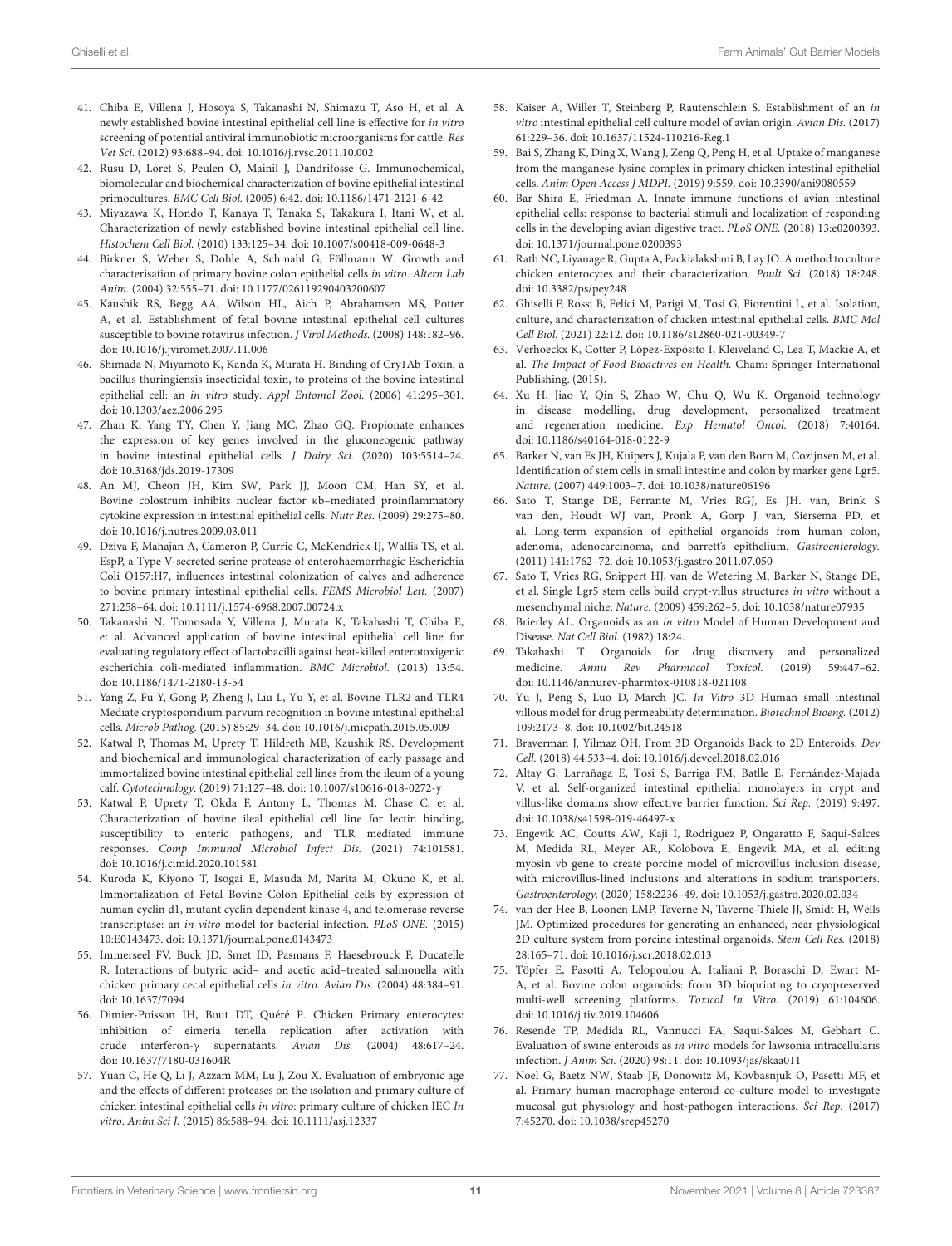- <span id="page-11-0"></span>78. Fogh J. Human Tumor Cells in Vitro. New York, NY Springer. (1975).
- <span id="page-11-1"></span>79. Huet G, Kim I, de Bolos C, Lo-Guidice JM, Moreau O, Hemon B, Richet C, Delannoy P, Real FX, Degand P. Characterization of Mucins and Proteoglycans Synthesized by a Mucin-Secreting HT-29 Cell Subpopulation. J Cell Sci. (1995) 108(Pt 3):1275–1285. doi: [10.1242/jcs.108.3.1275](https://doi.org/10.1242/jcs.108.3.1275)
- <span id="page-11-2"></span>80. Arranz E, Guri A, Fornari T, Mendiola JA, Reglero G, Corredig M. In vitro uptake and immune functionality of digested rosemary extract delivered through food grade vehicles. Food Res Int. (2017) 97:71–7. doi: [10.1016/j.foodres.2017.03.033](https://doi.org/10.1016/j.foodres.2017.03.033)
- <span id="page-11-3"></span>81. Volstatova T, Marchica A, Hroncova Z, Bernardi R, Doskocil I, Havlik J. Effects of chlorogenic acid, epicatechin gallate, and quercetin on mucin expression and secretion in the caco-2/ht29-mtx cell model. Food Sci Nutr. (2019) 7:492–8. doi: [10.1002/fsn3.818](https://doi.org/10.1002/fsn3.818)
- <span id="page-11-4"></span>82. Schimpel C, Teubl B, Absenger M, Meindl C, Fröhlich E, Leitinger G, et al. development of an advanced intestinal in vitro triple culture permeability model to study transport of nanoparticles. Mol Pharm. (2014) 11:808–18. doi: [10.1021/mp400507g](https://doi.org/10.1021/mp400507g)
- <span id="page-11-5"></span>83. Antunes F, Andrade F, Araújo F, Ferreira D, Sarmento B. Establishment of a triple co-culture in vitro cell models to study intestinal absorption of peptide drugs. Eur J Pharm Biopharm Off J Arbeitsgemeinschaft Pharm Verfahrenstechnik EV. [\(2013\) 83:427–35. doi: 10.1016/j.ejpb.2012.](https://doi.org/10.1016/j.ejpb.2012.10.003) 10.003
- <span id="page-11-6"></span>84. Araújo F, Sarmento B. Towards the characterization of an in vitro triple coculture intestine cell model for permeability studies. Int J Pharm. (2013) 458:128–34. doi: [10.1016/j.ijpharm.2013.10.003](https://doi.org/10.1016/j.ijpharm.2013.10.003)
- <span id="page-11-7"></span>85. Kleiveland CR. "Co-Culture Caco-2/Immune Cells," in The Impact of Food Bioactives on Health: In Vitro and ex Vivo Models, eds. K. Verhoeckx, P. Cotter, I. López-Expósito, C. Kleiveland, T. Lea, A. Mackie, T. Requena, D. Swiatecka, H. Wichers (Cham (CH): Springer). Available online at: [https://](https://www.ncbi.nlm.nih.gov/books/NBK500163/) [www.ncbi.nlm.nih.gov/books/NBK500163/](https://www.ncbi.nlm.nih.gov/books/NBK500163/) (accessed April 23, 2020).
- <span id="page-11-8"></span>86. Kämpfer AAM, Urbán P, Gioria S, Kanase N, Stone V, Kinsner-Ovaskainen A. Development of an in vitro co-culture model to mimic the human intestine in healthy and diseased state. Toxicol In Vitro. (2017) 45:31–43. doi: [10.1016/j.tiv.2017.08.011](https://doi.org/10.1016/j.tiv.2017.08.011)
- <span id="page-11-9"></span>87. Satsu H, Yokoyama T, Ogawa N, Fujiwara-Hatano Y, Shimizu M. The changes in the neuronal pc12 and the intestinal epithelial caco-2 cells during the coculture. Cytotechnology. (2001) 35:73–9. doi: [10.1023/A:1008136103927](https://doi.org/10.1023/A:1008136103927)
- <span id="page-11-10"></span>88. Sadaghian Sadabad M, von Martels JZH, Khan MT, Blokzijl T, Paglia G, Dijkstra G, et al. Simple coculture system shows mutualism between anaerobic faecalibacteria and epithelial caco-2 cells. Sci Rep. (2015) 5:1–9. doi: [10.1038/srep17906](https://doi.org/10.1038/srep17906)
- <span id="page-11-11"></span>89. Agu RU, Ugwoke MI. "In Situ and Ex Vivo Nasal Models for Preclinical Drug Development Studies," in Drug Absorption Studies: In Situ, In Vitro and In Silico Models Biotechnology: Pharmaceutical Aspects., eds. C. Ehrhardt, K.-J. Kim (Boston, MA: Springer US), 112–134.
- <span id="page-11-12"></span>90. Ussing HH, Zerahn K. Active transport of sodium as the source of electric current in the short-circuited isolated frog skin. Acta Physiol Scand. (1951) 23:110–27. doi: [10.1111/j.1748-1716.1951.tb00800.x](https://doi.org/10.1111/j.1748-1716.1951.tb00800.x)
- <span id="page-11-13"></span>91. Grass GM, Sweetana SA. In vitro measurement of gastrointestinal tissue permeability using a new diffusion cell. Pharm Res. (1988) 5:372–6. doi: [10.1023/A:1015911712079](https://doi.org/10.1023/A:1015911712079)
- <span id="page-11-14"></span>92. Thomson A, Smart K, Somerville MS, Lauder SN, Appanna G, Horwood J, et al. The ussing chamber system for measuring intestinal permeability in health and disease. BMC Gastroenterol. (2019) 19:98. doi: [10.1186/s12876-019-1002-4](https://doi.org/10.1186/s12876-019-1002-4)
- <span id="page-11-15"></span>93. Westerhout J, Wortelboer H, Verhoeckx K. "Ussing Chamber," in The Impact of Food Bioactives on Health: In Vitro and ex Vivo Models, eds. K. Verhoeckx, P. Cotter, I. López-Expósito, C. Kleiveland, T. Lea, A. Mackie, T. Requena, D. Swiatecka, H. Wichers (Cham: Springer International Publishing), 263–273.
- <span id="page-11-16"></span>94. Wallon C, Braaf Y, Wolving M, Olaison G, Söderholm JD. Endoscopic biopsies in ussing chambers evaluated for studies of macromolecular permeability in the human colon. Scand J Gastroenterol. (2005) 40:586–95. doi: [10.1080/00365520510012235](https://doi.org/10.1080/00365520510012235)
- <span id="page-11-17"></span>95. Grilli E, Tugnoli B, Passey JL, Stahl CH, Piva A, Moeser AJ. Impact of dietary organic acids and botanicals on intestinal integrity and inflammation in weaned pigs. BMC Vet Res. [\(2015\) 11:410. doi: 10.1186/s12917-015-](https://doi.org/10.1186/s12917-015-0410-0) 0410-0
- <span id="page-11-18"></span>96. Boudry G. The ussing chamber technique to evaluate alternatives to in-feed antibiotics for young pigs. Anim Res. (2005) 54:219–30. doi: [10.1051/animres:2005014](https://doi.org/10.1051/animres:2005014)
- <span id="page-11-19"></span>97. Lomasney KW, Hyland NP. The application of ussing chambers for determining the impact of microbes and probiotics on intestinal ion transport. Can J Physiol Pharmacol. (2013) 91:663–70. doi: [10.1139/cjpp-2013-0027](https://doi.org/10.1139/cjpp-2013-0027)
- <span id="page-11-22"></span>98. Amidon GL, Lee PI, Topp EM. Transport Processes in Pharmaceutical Systems. London: CRC Press. (1999).
- <span id="page-11-23"></span>99. Ferruzza S, Rossi C, Sambuy Y, Scarino ML. Serum-reduced and serum-free media for differentiation of Caco-2 Cells. ALTEX - Altern Anim Exp. (2013) 30:159–68. doi: [10.14573/altex.2013.2.159](https://doi.org/10.14573/altex.2013.2.159)
- <span id="page-11-24"></span>100. Béduneau A, Tempesta C, Fimbel S, Pellequer Y, Jannin V, Demarne F, et al. Tunable Caco-2/HT29-MTX co-culture model mimicking variable permeabilities of the human intestine obtained by an original seeding procedure. Eur J Pharm Biopharm Off J Arbeitsgemeinschaft Pharm Verfahrenstechnik EV. (2014) 87:290–8. doi: [10.1016/j.ejpb.2014.03.017](https://doi.org/10.1016/j.ejpb.2014.03.017)
- <span id="page-11-25"></span>101. Bazes A, Nollevaux G, Coco R, Joly A, Sergent T, Schneider Y-J. Development of a triculture based system for improved benefit/risk assessment in pharmacology and human food. BMC Proc. (2011) 5 Suppl 8:P67. doi: [10.1186/1753-6561-5-S8-P67](https://doi.org/10.1186/1753-6561-5-S8-P67)
- <span id="page-11-20"></span>102. Hillgren KM, Kato A, Borchardt RT. In vitro systems for studying intestinal drug absorption. Med Res Rev. (1995) 15:83–109. doi: [10.1002/med.2610150202](https://doi.org/10.1002/med.2610150202)
- <span id="page-11-21"></span>103. Ungell A-L. In vitro absorption studies and their relevance to absorption from the GI tract. Drug Dev Ind Pharm. (1997) 23:879–92. doi: [10.3109/03639049709148694](https://doi.org/10.3109/03639049709148694)
- <span id="page-11-26"></span>104. Le Ferrec E, Chesne C, Artusson P, Brayden D, Fabre G, Gires P, et al. In Vitro models of the intestinal barrier: the report and recommendations of ECVAM Workshop 46. Altern Lab Anim. (2001) 29:649–68. doi: [10.1177/026119290102900604](https://doi.org/10.1177/026119290102900604)
- <span id="page-11-27"></span>105. Lecce JG. In Vitro Absorption of γ-globulin by neonatal intestinal epithelium of the pig. J Physiol. (1966) 184:594–604. doi: [10.1113/jphysiol.1966.sp007933](https://doi.org/10.1113/jphysiol.1966.sp007933)
- <span id="page-11-28"></span>106. Pierce AE, Smith MW. The in vitro transfer of bovine immune lactoglobulin across the intestine of new-born pigs. J Physiol. (1967) 190:19–34. doi: [10.1113/jphysiol.1967.sp008190](https://doi.org/10.1113/jphysiol.1967.sp008190)
- <span id="page-11-29"></span>107. Voortman T, Hendriks HFJ, Witkamp RF, Wortelboer HM. Effects of longand short-chain fatty acids on the release of gastrointestinal hormones using an ex vivo porcine intestinal tissue model. J Agric Food Chem. (2012) 60:9035–42. doi: [10.1021/jf2045697](https://doi.org/10.1021/jf2045697)
- <span id="page-11-30"></span>108. Roeselers G, Ponomarenko M, Lukovac S, Wortelboer HM. Ex Vivo systems to study host-microbiota interactions in the gastrointestinal tract. Best Pract Res Clin Gastroenterol. [\(2013\) 27:101–13. doi: 10.1016/j.bpg.2013.](https://doi.org/10.1016/j.bpg.2013.03.018) 03.018
- <span id="page-11-31"></span>109. Westerhout J, Steeg E. van de, Grossouw D, Zeijdner EE, Krul CAM, Verwei M, Wortelboer HM. A new approach to predict human intestinal absorption using porcine intestinal tissue and biorelevant matrices. Eur J Pharm Sci. (2014) 63:167–77. doi: [10.1016/j.ejps.2014.07.003](https://doi.org/10.1016/j.ejps.2014.07.003)
- <span id="page-11-32"></span>110. Ripken D, van der Wielen N, Wortelboer HM, Meijerink J, Witkamp RF, Hendriks HFJ. Nutrient-Induced Glucagon Like Peptide-1 Release Is Modulated by Serotonin. J Nutr Biochem. (2016) 32:142–50. doi: [10.1016/j.jnutbio.2016.03.006](https://doi.org/10.1016/j.jnutbio.2016.03.006)
- <span id="page-11-33"></span>111. Witkamp RF. The role of fatty acids and their endocannabinoid-like derivatives in the molecular regulation of appetite. Mol Aspects Med. (2018) 64:45–67. doi: [10.1016/j.mam.2018.01.002](https://doi.org/10.1016/j.mam.2018.01.002)
- <span id="page-11-34"></span>112. Gonzalez LM, Williamson I, Piedrahita JA, Blikslager AT, Magness ST. Cell Lineage Identification and stem cell culture in a porcine model for the study of intestinal epithelial regeneration. PLoS ONE. (2013) 8:66465. doi: [10.1371/journal.pone.0066465](https://doi.org/10.1371/journal.pone.0066465)
- <span id="page-11-35"></span>113. Forsgård R. Intestinal permeability as a marker of gastrointestinal health. Cancer Chemother Pharmacol. (2016) 78:863–74. doi: [10.1007/s00280-016-3150-3](https://doi.org/10.1007/s00280-016-3150-3)
- <span id="page-11-36"></span>114. Ghaffarian R, Muro S. Models and methods to evaluate transport of drug delivery systems across cellular barriers. J Vis Exp JoVE. (2013) 506:38. doi: [10.3791/50638](https://doi.org/10.3791/50638)
- <span id="page-11-37"></span>115. Jejunal Permeability: A Comparison Between the Ussing Chamber Technique and the Single-Pass Perfusion in Humans - ProQuest. Available online at: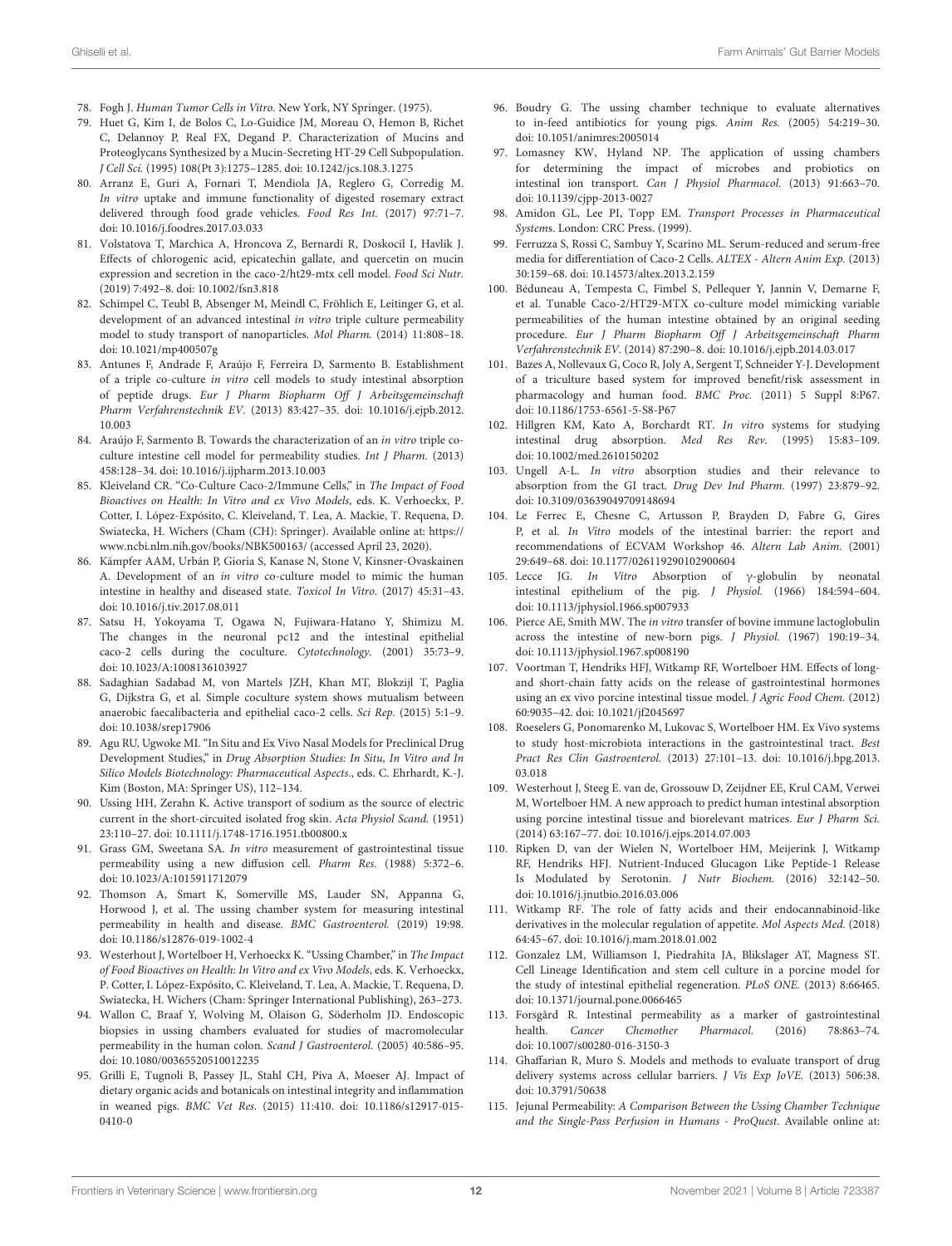[https://www.proquest.com/Docview/222658829?pq-Origsite\\$=\\$Gscholar](https://www.proquest.com/Docview/222658829?pq-Origsite$=$Gscholar) (accessed April 22, 2020).

- <span id="page-12-0"></span>116. Hubatsch I, Ragnarsson EGE, Artursson P. Determination of drug permeability and prediction of drug absorption in Caco-2 monolayers. Nat Protoc. (2007) 2:2111–9. doi: [10.1038/nprot.2007.303](https://doi.org/10.1038/nprot.2007.303)
- <span id="page-12-1"></span>117. Galipeau HJ, Verdu EF. The complex task of measuring intestinal permeability in basic and clinical science. Neurogastroenterol Motil. (2016) 28:957–65. doi: [10.1111/nmo.12871](https://doi.org/10.1111/nmo.12871)
- <span id="page-12-2"></span>118. Liu J, Teng P-Y, Kim WK, Applegate TJ. Assay Considerations for fluorescein isothiocyanate-dextran (FITC-d): an indicator of intestinal permeability in broiler chickens. Poult Sci. (2021) 100:101202. doi: [10.1016/j.psj.2021.101202](https://doi.org/10.1016/j.psj.2021.101202)
- <span id="page-12-3"></span>119. A Guide to Ussing Chamber Studies of Mouse Intestine | American Journal of Physiology-Gastrointestinal and Liver Physiology. Available online at: <https://journals.physiology.org/doi/full/10.1152/ajpgi.90649.2008> (accessed September 28, 2021).
- <span id="page-12-4"></span>120. Azizi PM, Zyla RE, Guan S, Wang C, Liu J, Bolz S-S, et al. Clathrindependent entry and vesicle-mediated exocytosis define insulin transcytosis across microvascular endothelial cells. Mol Biol Cell. (2015) 26:740–50. doi: [10.1091/mbc.E14-08-1307](https://doi.org/10.1091/mbc.E14-08-1307)
- <span id="page-12-5"></span>121. Thomas A, Wang S, Sohrabi S, Orr C, He R, Shi W, et al. Characterization of vascular permeability using a biomimetic microfluidic blood vessel model. Biomicrofluidics. (2017) 11:024102. doi: [10.1063/1.4977584](https://doi.org/10.1063/1.4977584)
- <span id="page-12-6"></span>122. Michael Danielsen E, Hansen GH. Small Molecule pinocytosis and clathrin-dependent endocytosis at the intestinal brush border: two separate pathways into the enterocyte. Biochim Biophys Acta. (2016) 1858:233–43. doi: [10.1016/j.bbamem.2015.11.022](https://doi.org/10.1016/j.bbamem.2015.11.022)
- <span id="page-12-7"></span>123. Srinivasan B, Kolli AR, Esch MB, Abaci HE, Shuler ML, Hickman JJ, et al. Measurement techniques for in vitro barrier model systems. J Lab Autom. (2015) 20:107–26. doi: [10.1177/2211068214561025](https://doi.org/10.1177/2211068214561025)
- <span id="page-12-8"></span>124. Palumbo P, Lombardi F, Cifone MG, Cinque B. The epithelial barrier model shows that the properties of vsl#3 depend from where it is manufactured. Endocr Metab Immune Disord Drug Targets. [\(2019\) 19:199–206. doi: 10.2174/18715303186661810221](https://doi.org/10.2174/1871530318666181022164505) 64505
- <span id="page-12-9"></span>125. Linnankoski J, Mäkelä J, Palmgren J, Mauriala T, Vedin C, Ungell A-L, et al. Paracellular porosity and pore size of the human intestinal epithelium in tissue and cell culture models. J Pharm Sci. (2010) 99:2166–75. doi: [10.1002/jps.21961](https://doi.org/10.1002/jps.21961)
- <span id="page-12-10"></span>126. Van Itallie CM, Fanning AS, Bridges A, Anderson JM. ZO-1 stabilizes the tight junction solute barrier through coupling to the perijunctional cytoskeleton. Mol Biol Cell. (2009) 20:3930–40. doi: [10.1091/mbc.e09-04-0320](https://doi.org/10.1091/mbc.e09-04-0320)
- <span id="page-12-11"></span>127. Masereeuw R, Moons MM, Toomey BH, Russel FGM, Miller DS. Active lucifer yellow secretion in renal proximal tubule: evidence for organic anion transport system crossover. J Pharmacol Exp Ther. (1999) 289:1104–11.
- <span id="page-12-12"></span>128. Paszti-Gere E, Barna RF, Kovago C, Szauder I, Ujhelyi G, Jakab C, et al. Changes in the distribution of type ii transmembrane serine protease, TMPRSS2 and in paracellular permeability in ipecj2 cells exposed to oxidative stress. Inflammation. (2015) 38:775–83. doi: [10.1007/s10753-014-9988-9](https://doi.org/10.1007/s10753-014-9988-9)
- <span id="page-12-13"></span>129. Bein A, Zilbershtein A, Golosovsky M, Davidov D, Schwartz B, LPS. Induces hyper-permeability of intestinal epithelial cells: LPS induces hyper-permeability of intestinal cells. J Cell Physiol. (2016) 232:25435. doi: [10.1002/jcp.25435](https://doi.org/10.1002/jcp.25435)
- <span id="page-12-14"></span>130. González-González M, Díaz-Zepeda C, Eyzaguirre-Velásquez J, González-Arancibia C, Bravo JA, Julio-Pieper M. Investigating gut permeability in animal models of disease. Front Physiol. (2019) 9:1962. doi: [10.3389/fphys.2018.01962](https://doi.org/10.3389/fphys.2018.01962)
- <span id="page-12-15"></span>131. Hickman J. Transepithelial/endothelial electrical resistance (TEER) theory and applications for microfluidic body-on-a-chip devices. J Rare Dis Res Treat. (2016) 1:46–52. doi: [10.29245/2572-9411/2016/3.1026](https://doi.org/10.29245/2572-9411/2016/3.1026)
- <span id="page-12-16"></span>132. Benson K, Cramer S, Galla H-J. Impedance-based cell monitoring: barrier properties and beyond. Fluids Barriers CNS. (2013) 10:5. doi: [10.1186/2045-8118-10-5](https://doi.org/10.1186/2045-8118-10-5)
- <span id="page-12-17"></span>133. Kawauchiya T, Takumi R, Kudo Y, Takamori A, Sasagawa T, Takahashi K, et al. Correlation between the destruction of tight junction by patulin treatment and increase of phosphorylation of zo-1 in Caco-2 human colon cancer cells. Toxicol Lett. (2011) 205:196–202. doi: [10.1016/j.toxlet.2011.06.006](https://doi.org/10.1016/j.toxlet.2011.06.006)
- <span id="page-12-18"></span>134. Amsen D, de Visser KE, Town T. Approaches to determine expression of inflammatory cytokines. Methods Mol Biol Clifton NJ. (2009) 511:107–42. doi: [10.1007/978-1-59745-447-6\\_5](https://doi.org/10.1007/978-1-59745-447-6_5)
- <span id="page-12-19"></span>135. Anderson JM, Van Itallie CM. Physiology and function of the tight junction. Cold Spring Harb Perspect Biol. (2009) 1:2584. doi: [10.1101/cshperspect.a002584](https://doi.org/10.1101/cshperspect.a002584)
- <span id="page-12-20"></span>136. Colegio OR, Van Itallie C, Rahner C, Anderson JM. Claudin extracellular domains determine paracellular charge selectivity and resistance but not tight junction fibril architecture. Am J Physiol Cell Physiol. (2003) 284:C1346–1354. doi: [10.1152/ajpcell.00547.2002](https://doi.org/10.1152/ajpcell.00547.2002)
- <span id="page-12-21"></span>137. Tervonen A, Ihalainen TO, Nymark S, Hyttinen J. Structural dynamics of tight junctions modulate the properties of the epithelial barrier. PLoS ONE. (2019) 14:14876. doi: [10.1371/journal.pone.0214876](https://doi.org/10.1371/journal.pone.0214876)
- <span id="page-12-22"></span>138. Suzuki T, Tanabe S, Hara H. Kaempferol Enhances intestinal barrier function through the cytoskeletal association and expression of tight junction proteins in Caco-2 cells. J Nutr. (2010) 141:87–94. doi: [10.3945/jn.110.125633](https://doi.org/10.3945/jn.110.125633)
- <span id="page-12-23"></span>139. Watson CJ, Hoare CJ, Garrod DR, Carlson GL, Warhurst G. Interferongamma selectively increases epithelial permeability to large molecules by activating different populations of paracellular pores. J Cell Sci. (2005) 118:5221–30. doi: [10.1242/jcs.02630](https://doi.org/10.1242/jcs.02630)
- <span id="page-12-24"></span>140. Holland TM, Agarwal P, Wang Y, Leurgans SE, Bennett DA, Booth SL, Morris MC. Dietary Flavonols and Risk of Alzheimer Dementia. Neurology. (2020)10.1212/WNL.0000000000008981. doi: [10.1212/WNL.0000000000008981](https://doi.org/10.1212/WNL.0000000000008981)
- <span id="page-12-25"></span>141. Endo S, Matsuoka T, Nishiyama T, Arai Y, Kashiwagi H, Abe N, et al. Flavonol glycosides of rosa multiflora regulates intestinal barrier function through inhibiting claudin expression in differentiated Caco-2 Cells. Nutr Res. (2019) 72:92–104. doi: [10.1016/j.nutres.2019.10.010](https://doi.org/10.1016/j.nutres.2019.10.010)
- <span id="page-12-26"></span>142. Mani V, Rubach JK, Sanders DJ, Pham T, Koltes DA, Gabler NK, et al. Evaluation of the protective effects of zinc butyrate in Ipec-j2 cells and grower pigs under heat stress1. Transl Anim Sci. (2019) 3:842–54. doi: [10.1093/tas/txz023](https://doi.org/10.1093/tas/txz023)
- <span id="page-12-27"></span>143. Briske-Anderson MJ, Finley JW, Newman SM. The influence of culture time and passage number on the morphological and physiological development of Caco-2 Cells. Proc Soc Exp Biol Med Soc Exp Biol Med N Y N. (1997) 214:248–57. doi: [10.3181/00379727-214-44093](https://doi.org/10.3181/00379727-214-44093)
- <span id="page-12-28"></span>144. Sala FG, Kunisaki SM, Ochoa ER, Vacanti J, Grikscheit TC. Tissueengineered small intestine and stomach form from autologous tissue in a preclinical large animal model. J Surg Res. (2009) 156:205–12. doi: [10.1016/j.jss.2009.03.062](https://doi.org/10.1016/j.jss.2009.03.062)
- <span id="page-12-29"></span>145. Pearce SC, Coia HG, Karl JP, Pantoja-Feliciano IG, Zachos NC, Racicot K. Intestinal in vitro and ex vivo models to study hostmicrobiome interactions and acute stressors. Front Physiol. (2018) 9:1584. doi: [10.3389/fphys.2018.01584](https://doi.org/10.3389/fphys.2018.01584)
- <span id="page-12-30"></span>146. Jafari NV, Kuehne SA, Minton NP, Allan E, Bajaj-Elliott M. Clostridium difficile-mediated effects on human intestinal epithelia: modelling hostpathogen interactions in a vertical diffusion chamber. Anaerobe. (2016) 37:96–102. doi: [10.1016/j.anaerobe.2015.12.007](https://doi.org/10.1016/j.anaerobe.2015.12.007)
- <span id="page-12-31"></span>147. Seeger B. Farm animal-derived models of the intestinal epithelium: recent advances and future applications of intestinal organoids. Altern Lab Anim ATLA. (2020) 48:215–33. doi: [10.1177/0261192920974026](https://doi.org/10.1177/0261192920974026)
- <span id="page-12-32"></span>148. Tsuruta S, Uchida H, Akutsu H. Intestinal organoids generated from human pluripotent stem cells. JMA J. (2020) 3:9–19. doi: [10.31662/jmaj.2019-0027](https://doi.org/10.31662/jmaj.2019-0027)
- <span id="page-12-33"></span>149. Kumar D, Talluri TR, Selokar NL, Hyder I, Kues WA. Perspectives of pluripotent stem cells in livestock. World J Stem Cells. (2021) 13:1–29. doi: [10.4252/wjsc.v13.i1.1](https://doi.org/10.4252/wjsc.v13.i1.1)

**Conflict of Interest:** BR was employed by company Vetagro S.p.A. AP and EG serves in the board of Directors of Vetagro S.p.A.

The remaining authors declare that the research was conducted in the absence of any commercial or financial relationships that could be construed as a potential conflict of interest.

**Publisher's Note:** All claims expressed in this article are solely those of the authors and do not necessarily represent those of their affiliated organizations, or those of the publisher, the editors and the reviewers. Any product that may be evaluated in